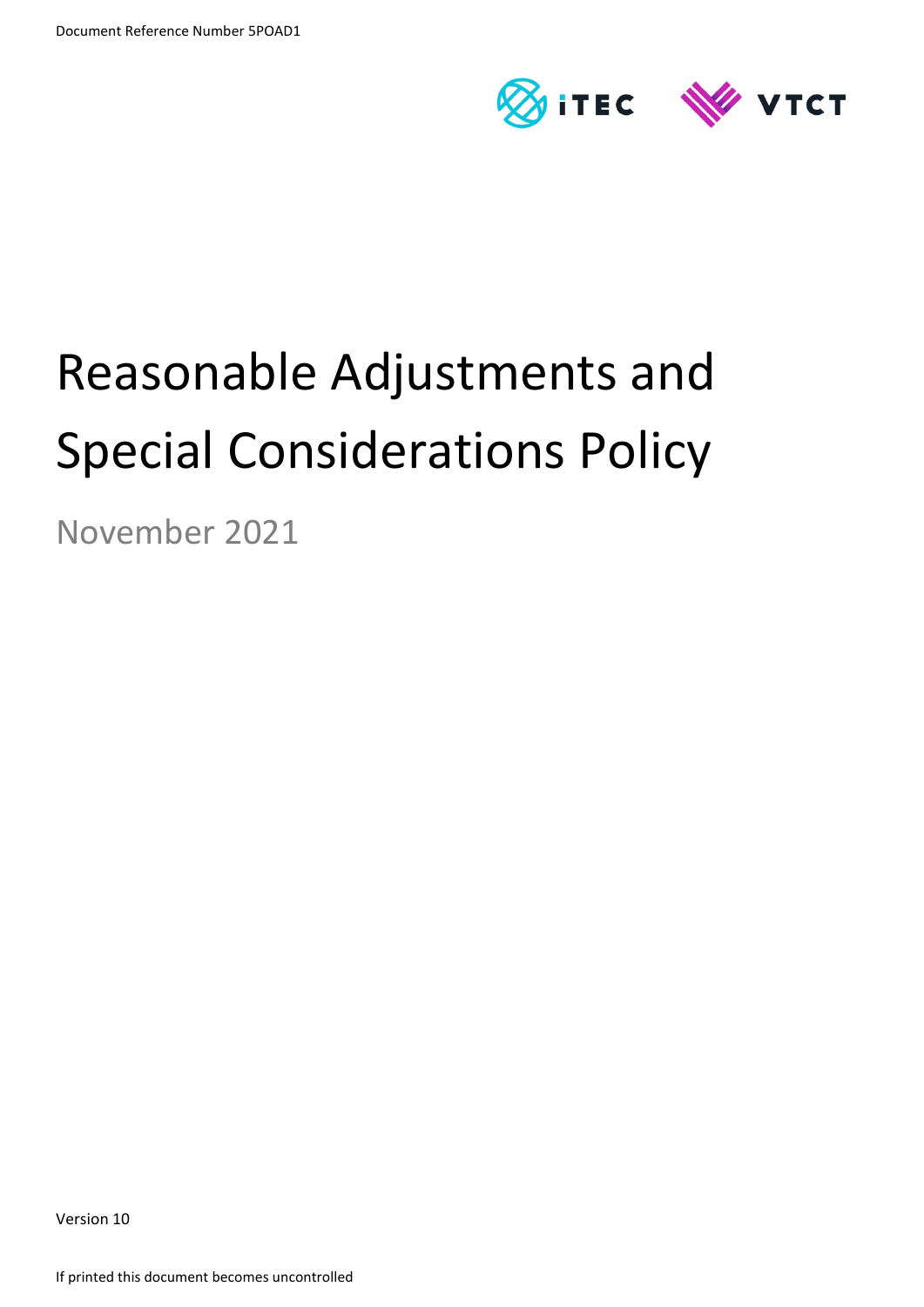

## **Contents**

| 1. |       |                                                                                       |  |
|----|-------|---------------------------------------------------------------------------------------|--|
| 2. |       |                                                                                       |  |
| 3. |       |                                                                                       |  |
|    | 3.1.  |                                                                                       |  |
|    | 3.2.  |                                                                                       |  |
|    | 3.3.  |                                                                                       |  |
|    | 3.4.  |                                                                                       |  |
|    | 3.5.  |                                                                                       |  |
|    |       |                                                                                       |  |
|    | 4.1.  |                                                                                       |  |
|    | 4.2.  |                                                                                       |  |
|    | 4.3.  |                                                                                       |  |
|    | 4.4.  |                                                                                       |  |
| 5. |       |                                                                                       |  |
| 6. |       |                                                                                       |  |
| 7. |       |                                                                                       |  |
| 8. |       |                                                                                       |  |
|    | 8.1.  |                                                                                       |  |
|    | 8.2.  |                                                                                       |  |
|    | 8.3.  |                                                                                       |  |
|    | 8.4.  |                                                                                       |  |
|    | 8.5.  |                                                                                       |  |
|    | 8.6.  | Use of coloured overlays, low vision aids, tinted spectacles, CCTV and OCR scanners11 |  |
|    | 8.7.  |                                                                                       |  |
|    | 8.8.  |                                                                                       |  |
|    | 8.9.  |                                                                                       |  |
|    | 8.10. |                                                                                       |  |
|    | 8.11. |                                                                                       |  |
|    | 8.12. |                                                                                       |  |
|    | 8.13. |                                                                                       |  |
|    | 8.14. |                                                                                       |  |
|    | 8.15. |                                                                                       |  |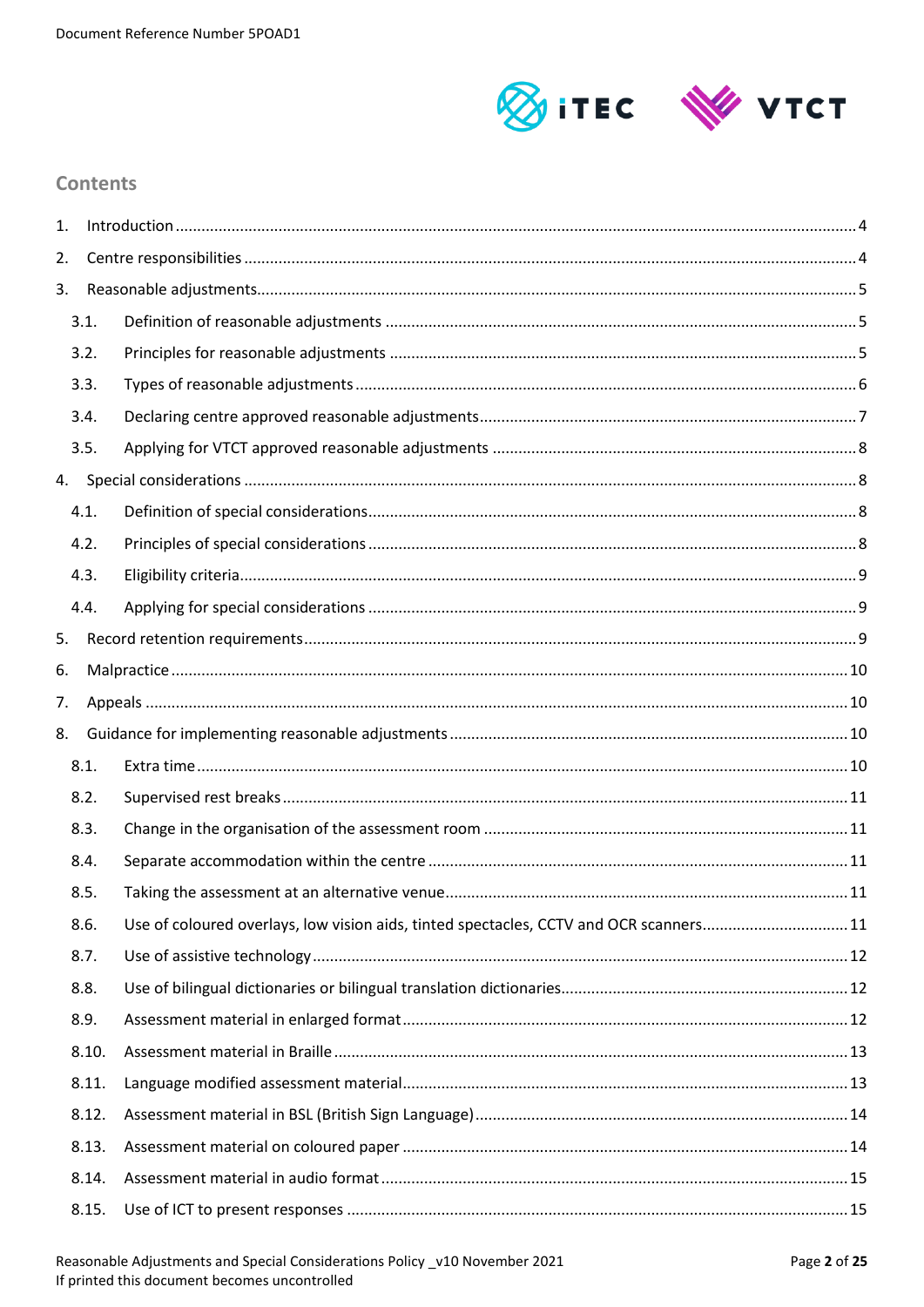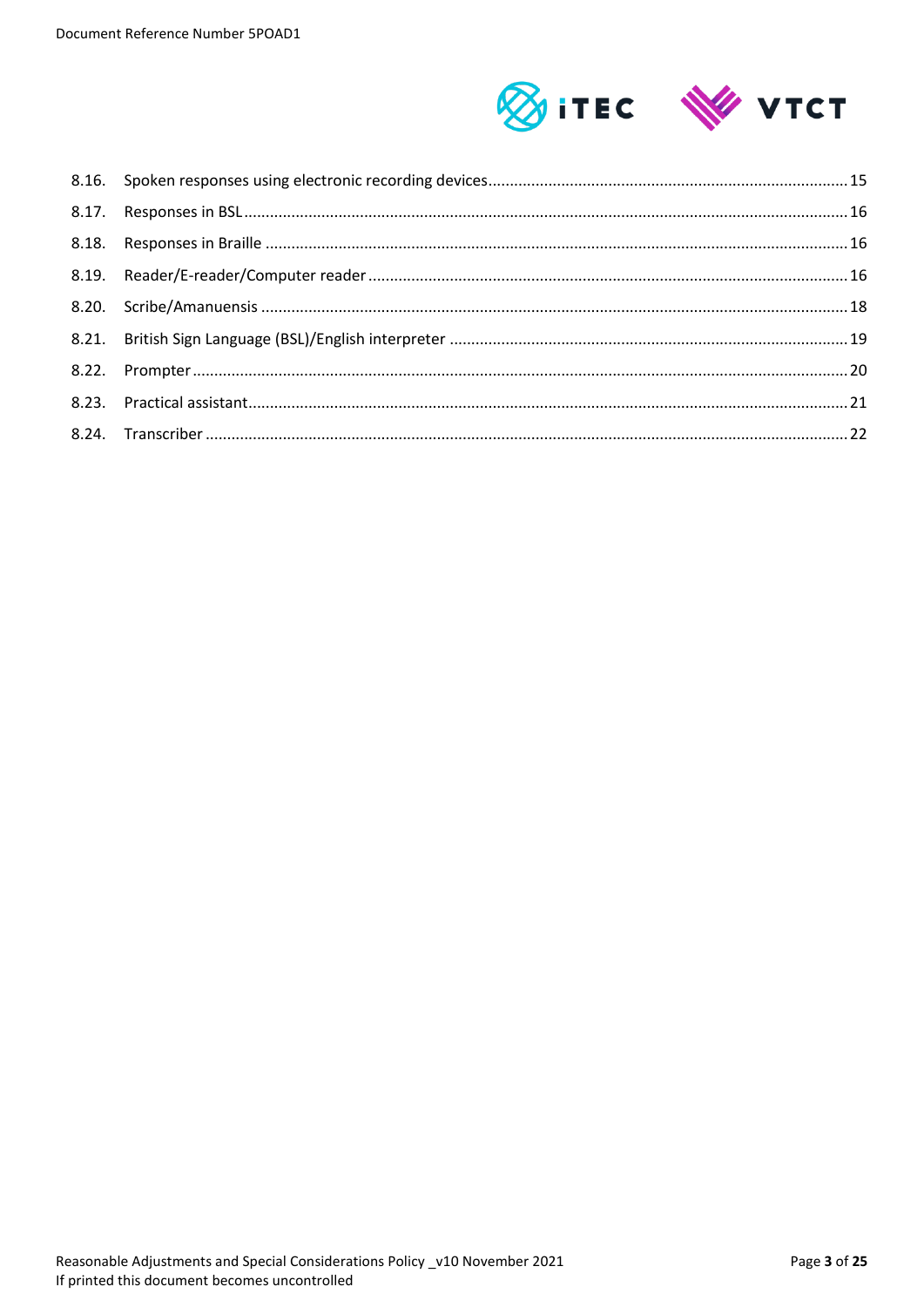

## <span id="page-3-0"></span>**1. Introduction**

The Equality Act 2010 requires awarding bodies to make reasonable adjustments where a disabled learner would be at a substantial disadvantage in undertaking an assessment in comparison to learners who are not disabled.

This policy sets out the process for requesting reasonable adjustments and special considerations and provides VTCT centres with guidance for implementing these. The recommendations in this guide are not exhaustive and in every case, it is for the VTCT and our approved centres to determine on a case-by-case basis whether reasonable adjustments are necessary and what reasonable adjustments will be effective.

This policy covers the three following ways in which learners can be granted access to fair assessment:

- reasonable adjustment permitted at the discretion of the centre;
- reasonable adjustment agreed by VTCT;
- special consideration usually applied post assessment.

Circumstances not covered by this policy, or where further clarification is necessary, should be discussed with VTCT before assessment takes place.

## <span id="page-3-1"></span>**2. Centre responsibilities**

To meet their responsibilities to individual learners, and in terms of current equality legislation and regulatory requirements, a centre should, as far as is practicable:

- identify as early as possible, preferably before registering a learner for a qualification, any difficulties the learner may have in accessing assessment.
- select an appropriate qualification for the learner, based upon their particular circumstances.
- select an appropriate adjustment to make the assessment accessible to the learner.
- ensure that it can resource the selected adjustment to assessment.
- follow VTCT's procedures for requesting adjustments to assessment.
- follow VTCT's guidance for implementing adjustments to assessment.
- keep records of these reasonable adjustments for audit purposes.
- ensure that it has effective internal appeals procedures so that the learner can query any decision taken by the centre not to allow an adjustment to assessment.
- design centre set assessment activities or material in an inclusive way so that they are accessible to learners with access-related needs. The centre should ensure that the language of the assessment is clear, unambiguous and free from jargon.
- ensure that buildings used for assessment are accessible to all learners, as far as is practicable.

This list is not intended to be exhaustive and centres must take all possible practical steps to apply reasonable adjustments, so as to promote equality of access for learners who are placed at a substantial disadvantage in comparison to a person without disability or difficulty.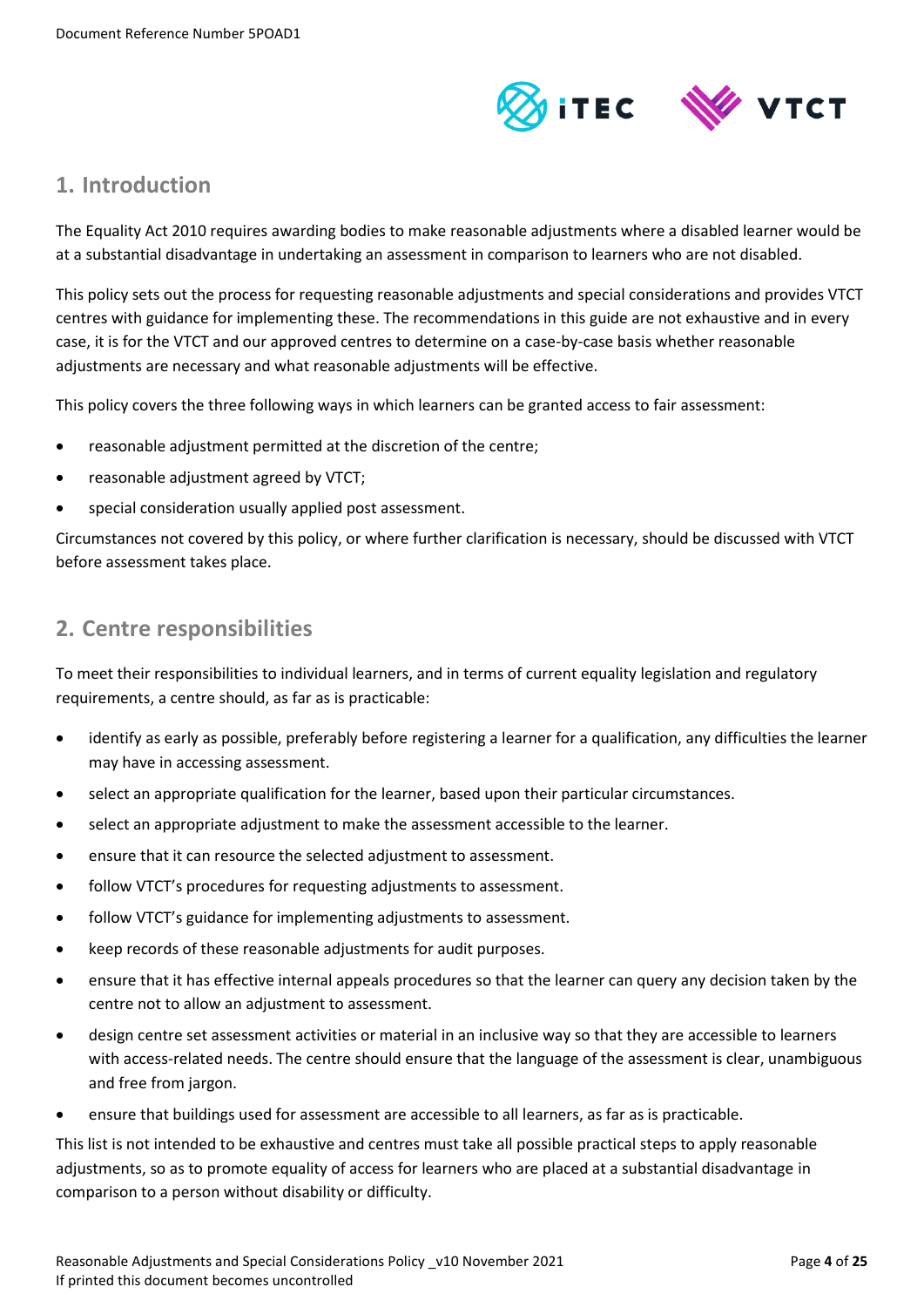

# <span id="page-4-0"></span>**3. Reasonable adjustments**

## <span id="page-4-1"></span>**3.1. Definition of reasonable adjustments**

#### **The following definition is given by Ofqual's General Conditions of Recognition:**

*"Reasonable Adjustments are adjustments made to an assessment for a qualification so as to enable a disabled Learner to demonstrate his or her knowledge, skills and understanding to the levels of attainment required by the specification for that qualification."*

A learner does not necessarily have to be disabled (as defined by the Equality Act) to be entitled to reasonable adjustments to assessment. Every learner who is disabled will also not necessarily be entitled to or need an adjustment to assessment. The learner may have developed coping mechanisms which minimise or remove the need for reasonable adjustments.

## <span id="page-4-2"></span>**3.2. Principles for reasonable adjustments**

VTCT and its centres are only required by law to do what is 'reasonable' in terms of giving access, and what is reasonable will depend on the individual circumstances. An adjustment to assessment should only be considered where the disability or difficulty experienced places the learner at a disadvantage, in comparison with persons who are not disabled. Where the difficulty is minor, the centre should assist the learner by offering help with study and assessment skills. Centres should also bear in mind that:

- learners may not need, nor be allowed, the same adjustment for all qualifications;
- learners may need a single adjustment or a combination of adjustments;
- adjustments to assessments will mostly be needed for assessments which are taken under constrained/examination conditions.

Reasonable adjustments are approved or set in place before the assessment activity takes place; they constitute an arrangement to give the learner access to the qualification. Where reasonable adjustments have been applied the work produced by the learner will be marked to the same standard as the work of other assessed learners.

When considering whether an adjustment to assessment is appropriate, VTCT and the centre need to bear in mind that any adjustments to assessment:

- must not invalidate the assessment requirements of the qualification or the requirements of the assessment strategy;
- must not give the learner an unfair advantage or disadvantage;
- must reflect the learner's normal way of working;
- must be based on the individual needs of the learner;
- must not compensate the learner for lack of knowledge and skills;
- must not alter competency standards;
- must not comprise health and safety.

Any application for an adjustment to assessment must be supported by evidence which is valid, sufficient and reliable. Where the centre can verify evidence of the disability or difficulty and where the implications are clear, such

Reasonable Adjustments and Special Considerations Policy \_v10 November 2021 Page **5** of **25** If printed this document becomes uncontrolled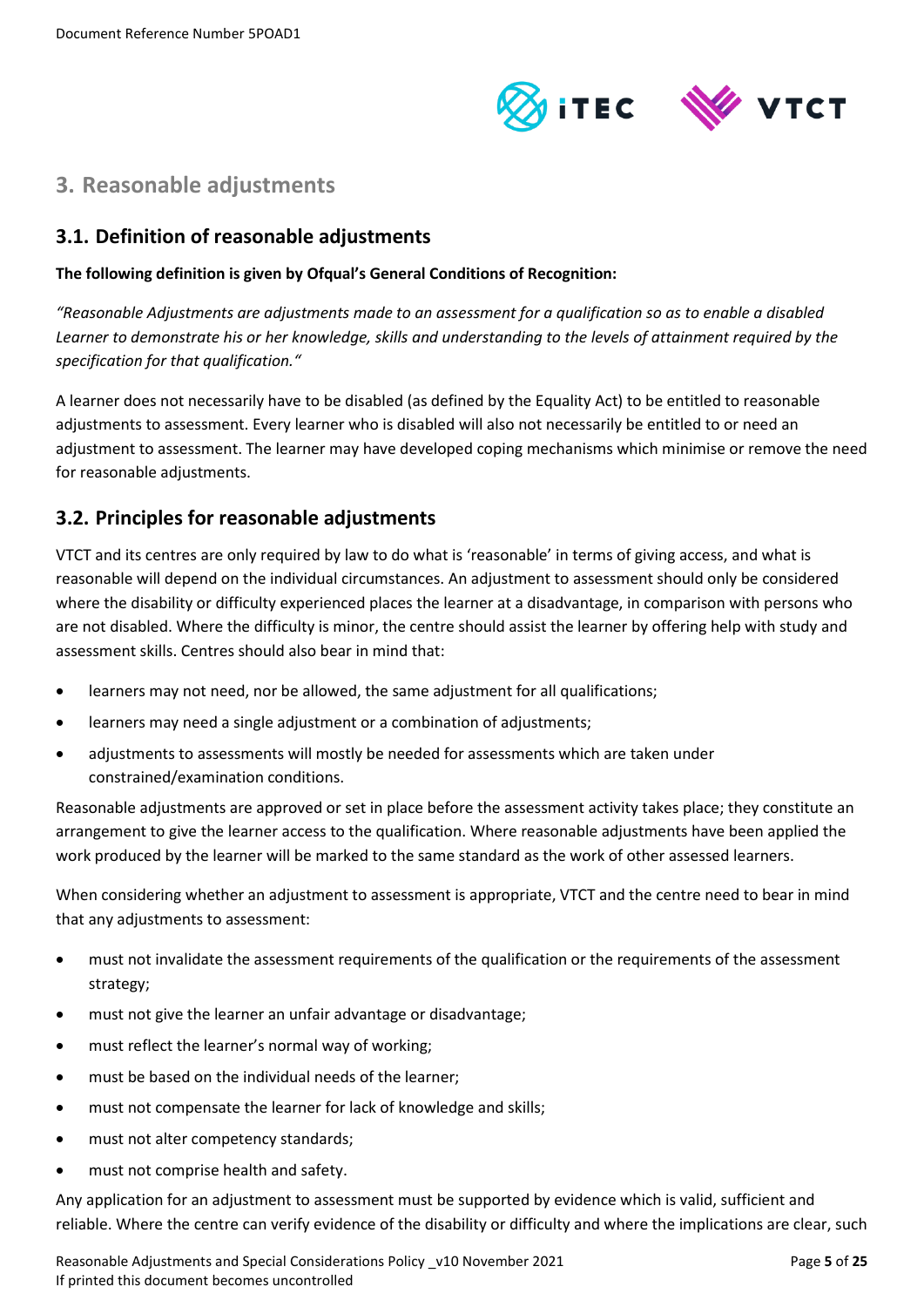

as for a learner with physical difficulties, profound hearing impairment or who are registered as blind or partially sighted, the centre does not need to provide further evidence of these physical difficulties.

## <span id="page-5-0"></span>**3.3. Types of reasonable adjustments**

Determining whether reasonable adjustments are required and the type of reasonable adjustment which may be put in place, will depend on:

- the specific assessment requirements of the qualification;
- the type of assessment;
- the particular needs and circumstances of the individual learner.

The following permissions table gives the most common reasonable adjustments and shows where the reasonable adjustment can be approved by the centre or by VTCT. Guidance for implementing these reasonable adjustments is given in section 8. Where necessary, centres should contact VTCT to discuss individual cases.

Key A – Reasonable adjustment that can be approved by the centre, retaining evidence

B – Apply to VTCT for permission with evidence

| Reasonable adjustment                                                                  | <b>Assessments which are</b><br><b>NOT taken under</b><br>examination conditions | <b>Assessments which are</b><br>taken under examination<br>conditions |
|----------------------------------------------------------------------------------------|----------------------------------------------------------------------------------|-----------------------------------------------------------------------|
| Extra time up to 25%                                                                   | Α                                                                                | A                                                                     |
| Extra time in excess of 25%                                                            | B                                                                                | B                                                                     |
| Reader                                                                                 | Α                                                                                | B                                                                     |
| Computer Reader                                                                        | Α                                                                                | B                                                                     |
| Scribe                                                                                 | A                                                                                | B                                                                     |
| Use of bilingual and bilingual translation dictionaries                                | Α                                                                                | B                                                                     |
| Supervised rest breaks                                                                 | Α                                                                                | B                                                                     |
| Change in the organisation of assessment room                                          | Α                                                                                | Α                                                                     |
| Separate accommodation within the centre                                               | Α                                                                                | B                                                                     |
| Taking the assessment at an alternative venue                                          | B                                                                                | B                                                                     |
| Use of coloured overlays, low vision aids, tinted<br>spectacles, CCTV and OCR scanners | A                                                                                | A                                                                     |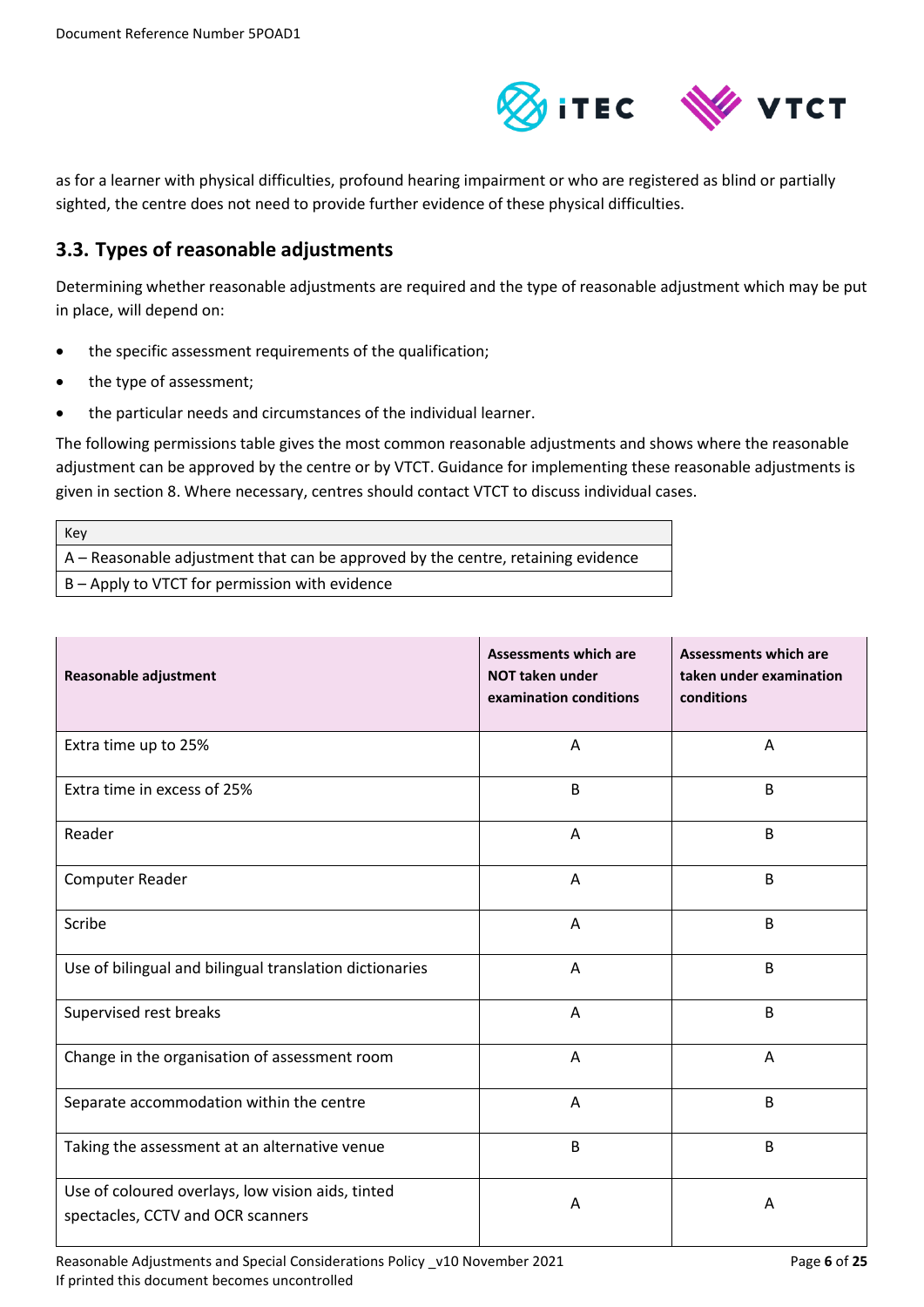



| Reasonable adjustment                                                               | <b>Assessments which are</b><br><b>NOT taken under</b><br>examination conditions | Assessments which are<br>taken under examination<br>conditions |
|-------------------------------------------------------------------------------------|----------------------------------------------------------------------------------|----------------------------------------------------------------|
| Use of assistive software                                                           | Α                                                                                | B                                                              |
| Candidates who have been in the UK for less than 2 years<br>may have additional 25% | Α                                                                                | A                                                              |
| Assessment material in enlarged format                                              | A                                                                                | B                                                              |
| Assessment material in Braille                                                      | B                                                                                | B                                                              |
| Language modified assessment material                                               | B                                                                                | B                                                              |
| Assessment material in BSL                                                          | B                                                                                | B                                                              |
| Assessment material on coloured paper                                               | Α                                                                                | A                                                              |
| Assessment material in audio format                                                 | B                                                                                | B                                                              |
| Use of ICT                                                                          | Α                                                                                | B                                                              |
| Responses using electronic devices                                                  | Α                                                                                | B                                                              |
| Responses in BSL                                                                    | A                                                                                | B                                                              |
| Responses in Braille                                                                | B                                                                                | B                                                              |
| BSL/English interpreter                                                             | Α                                                                                | B                                                              |
| Prompter                                                                            | Α                                                                                | B                                                              |
| Practical assistant                                                                 | B                                                                                | B                                                              |
| Transcriber                                                                         | A                                                                                | B                                                              |
| Other                                                                               | B                                                                                | B                                                              |

## <span id="page-6-0"></span>**3.4. Declaring centre approved reasonable adjustments**

Centres can authorise adjustments to assessments for A Category reasonable adjustments. Centres need to declare any centre approved reasonable adjustments using the Form for Reasonable Adjustments ('A' Categories – centre approved), which is available on the secure area of VTCT's website.

VTCT have also provided a process guide for centres to aid completing these forms, which is also available from the secure area of VTCT's website.

Reasonable Adjustments and Special Considerations Policy \_v10 November 2021 Page 7 of 25 If printed this document becomes uncontrolled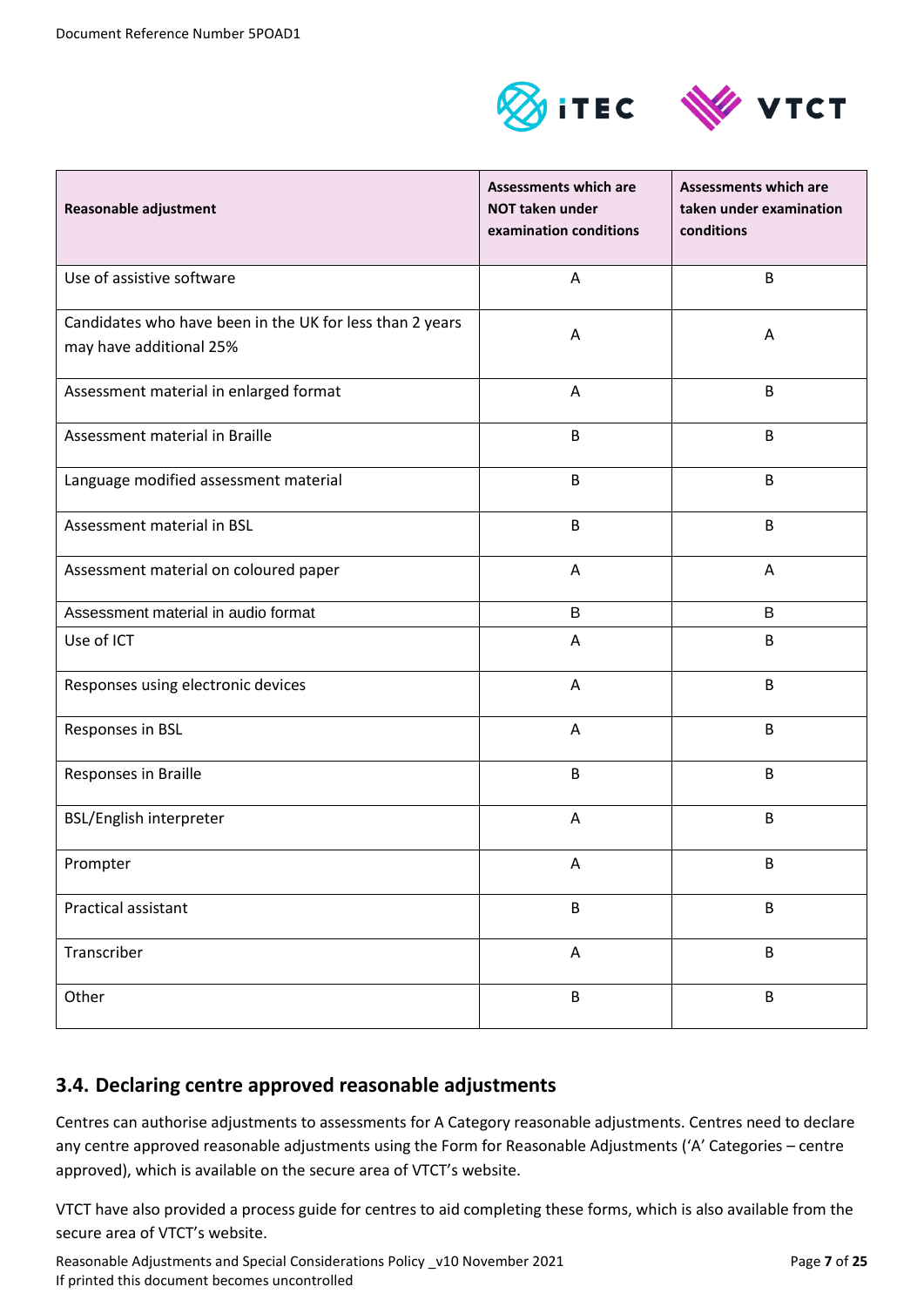

## <span id="page-7-0"></span>**3.5. Applying for VTCT approved reasonable adjustments**

Centres will need to apply for adjustments to assessments on behalf of a learner for B Category reasonable adjustments. Centres need to apply for any VTCT approved reasonable adjustments using VTCT's electronic application form<https://forms.vtct.org.uk/ReasonableAdjustments/>

A separate application will need to be completed for each learner.

VTCT have also provided a process guide for centres to aid completing these forms, called Centre instructions – Application for Reasonable Adjustments, which is also available from the secure area of VTCT's website.

# <span id="page-7-1"></span>**4. Special considerations**

#### <span id="page-7-2"></span>**4.1. Definition of special considerations**

#### **The following definition is given by Ofqual's General Conditions of Recognition:**

"Special Consideration is consideration to be given to a Learner who has temporarily experienced  $-$ 

- a) an illness or injury, or
- b) some other event outside of the Learner's control, which has had, or is reasonably likely to have had, a material effect on that Learner's ability to take an assessment or demonstrate his or her level of attainment in an assessment."

## <span id="page-7-3"></span>**4.2. Principles of special considerations**

Each request for special consideration will be unique to that learner or assessment. These guidelines offer some broad principles for the centre to follow. Further information should be sought in each case from VTCT.

Special consideration may be given following a scheduled assessment to a learner:

- who is present for the assessment but who may have been disadvantaged by temporary illness, injury or adverse circumstances which arose at or near the time of assessment
- who misses part of the assessment due to circumstances beyond their control.

Centres should note that, where an assessment requires the learner to demonstrate practical competence or where criteria have to be met fully, or in the case of qualifications that confer a Licence to Practise, it may not be possible to apply special consideration.

In some circumstances, it may be more appropriate to offer the learner an opportunity to retake the assessment at a later date.

Special consideration should not give the learner an unfair advantage, neither should its use cause users of the certificate to be misled regarding a learner's achievements. The learner's result must reflect their achievement in the assessment and not necessarily their potential ability.

If the application for special consideration is successful, the learner's performance will be reviewed in the light of available evidence. It should be noted that a successful application of special consideration will not necessarily change a learner's result.

Reasonable Adjustments and Special Considerations Policy \_v10 November 2021 Page **8** of **25** If printed this document becomes uncontrolled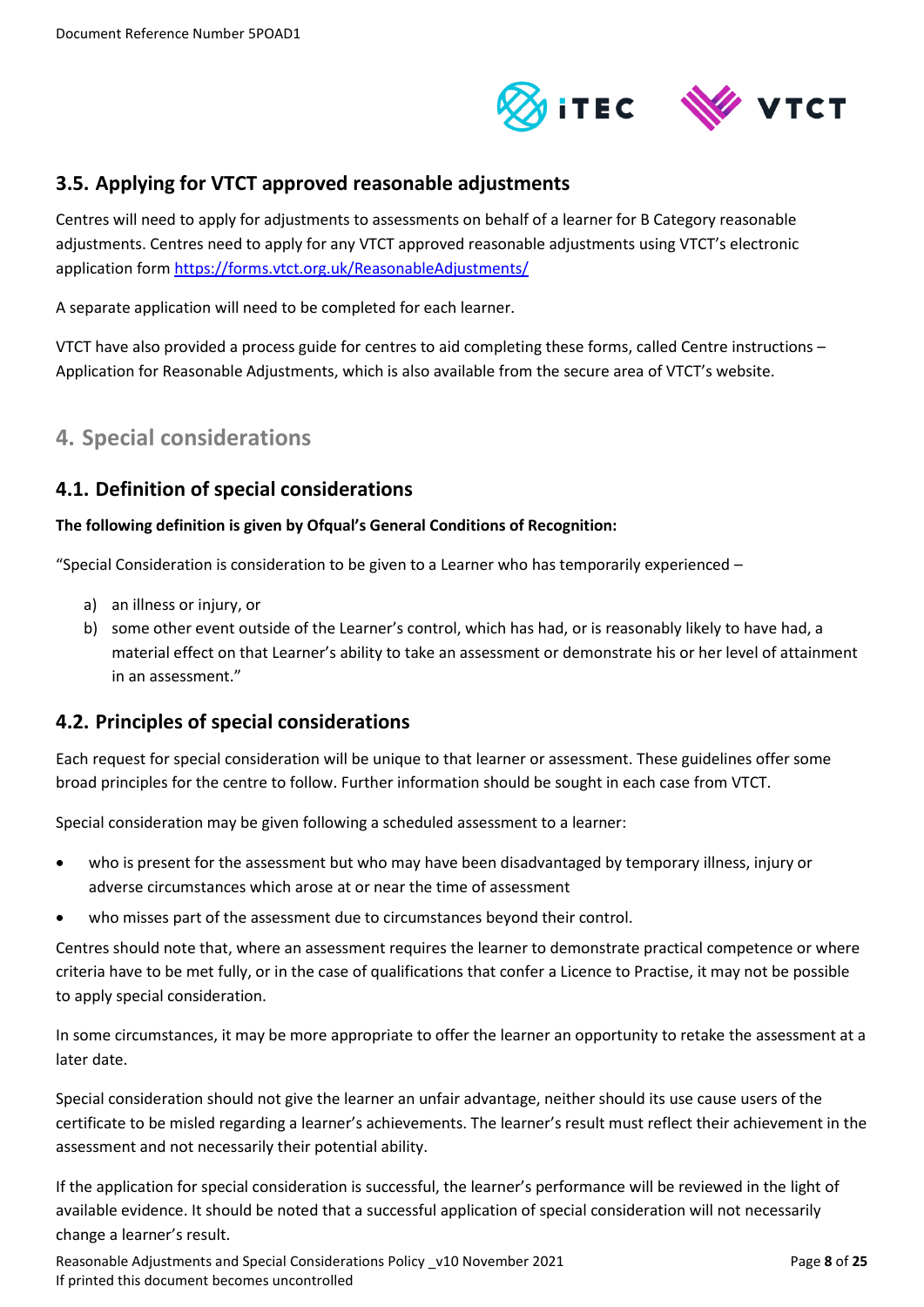

## <span id="page-8-0"></span>**4.3. Eligibility criteria**

A learner who is fully prepared and present for a scheduled assessment may be eligible for special consideration if:

- performance in an assessment is affected by circumstances beyond the control of the learner e.g. recent personal illness, accident, bereavement, serious disturbance during the assessment;
- alternative assessment arrangements which were agreed in advance of the assessment proved inappropriate or inadequate:
- part of an assessment has been missed due to circumstances beyond the control of the learner;
- there is a sufficient difference between the part of the assessment to which special consideration is applied and other parts of the qualification that have been achieved to infer that the learner could have performed more successfully in the assessment.

A learner will not be eligible for special consideration if:

- no evidence is supplied by the centre that the learner has been affected at the time of the assessment by a particular condition;
- any part of the assessment is missed due to personal arrangements including holidays or unauthorised absence;
- preparation for a component is affected by difficulties during the course, e.g. disturbances through building work, lack of proper facilities, changes in or shortages of staff, or industrial disputes.

## <span id="page-8-1"></span>**4.4. Applying for special considerations**

Centres need to apply for special consideration using the Form for Special Considerations, which is available on the secure area of VTCT's website. A separate form should normally be completed for each learner for each qualification. However, in cases where a group of learners has been disadvantaged by a particular event (e.g. fire alarm), a single form should be submitted, with a list of learners affected should be attached to the form.

VTCT have also provided a process guide for centres to aid completing the Form for Special Considerations, which is available on the secure area of VTCT's website.

The application for special consideration should be submitted immediately or within 24 hours after the assessment and never later than 5 working days after the assessment. Requests for special consideration may only be accepted after the results of the assessment have been released in the following circumstances:

- the application has been overlooked at the centre and the oversight is confirmed by the Head of Centre;
- medical evidence comes to light about a learner's condition, which demonstrates that the learner must have been affected by the condition at the time of the assessment, even though the problem revealed itself only after the assessment;
- <span id="page-8-2"></span>for on-screen assessments where results are immediately available.

## **5. Record retention requirements**

VTCT states its record retention requirements in the Centre Handbook, which is available to view on the VTCT website.

Reasonable Adjustments and Special Considerations Policy \_v10 November 2021 Page **9** of **25** If printed this document becomes uncontrolled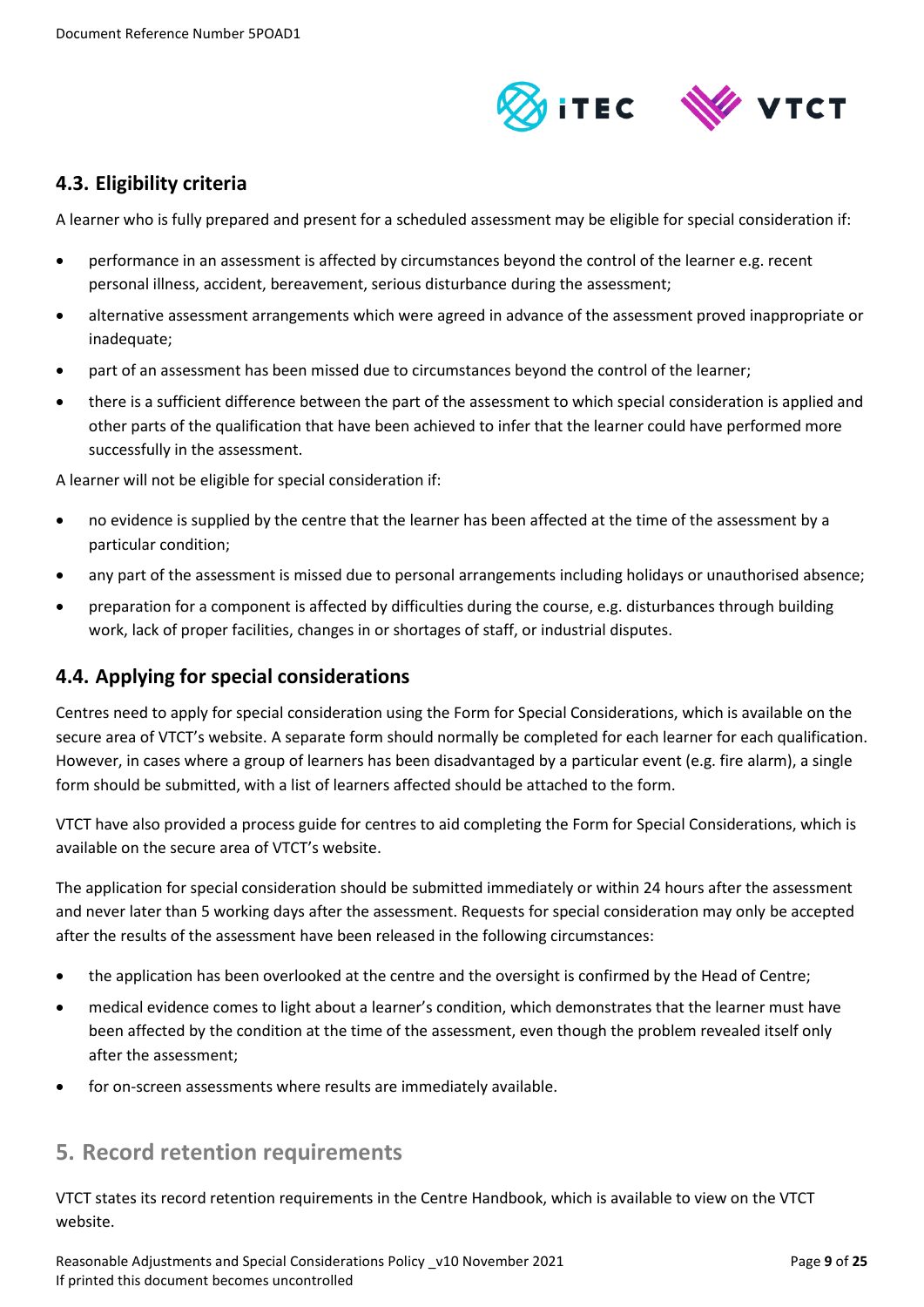

In relation to reasonable adjustments and special considerations, centres are required to retain any requests or decisions for reasonable adjustments and special considerations, including any supporting evidence and relevant documentation received from VTCT, for 3 years. This can be retained in electronic or paper format.

# <span id="page-9-0"></span>**6. Malpractice**

A centre should note that failure to comply with the guidance regarding adjustments to assessments set out by VTCT has the potential to constitute malpractice and may lead VTCT to withhold the learner's result. Failure to comply is defined as any or all of the following:

- implementing VTCT approved reasonable arrangements without obtaining prior approval from VTCT;
- implementing centre approved reasonable adjustments that are not supported by evidence;
- failing to declare centre approved reasonable adjustments to VTCT;
- failing to retain records of reasonable adjustments and special considerations in accordance with VTCT's requirements.

Instances of malpractice will be dealt in accordance with the Malpractice and Maladministration Policy, which is available on the VTCT website.

# <span id="page-9-1"></span>**7. Appeals**

If you wish to appeal against a VTCT decision regarding reasonable adjustments or special considerations, please refer to our Enquires and Appeals Policy which can be found on the VTCT website.

# <span id="page-9-2"></span>**8. Guidance for implementing reasonable adjustments**

## <span id="page-9-3"></span>**8.1. Extra time**

- a) Where assessment activities are time constrained a learner may be allowed extra time during an assessment if he/she has a condition which affects the speed of processing.
- b) The amount of extra time allowed should accurately reflect the extent to which the completion of the assessment will be affected by the learner's difficulty. 'Unlimited' extra time will not be allowed. It is the centre's responsibility to specify the amount of extra time the learner will need, using as a guide the extra time required during formative assessments in the centre.
- c) Extra time will not be allowed for computer-based assessments testing the time in which a skill is performed, such as keyboarding speed tests. Extra time may, however, be available for those computer-based assessments where the manipulation of software, and not processing speed, is the primary aim of the assessment.
- d) Extra time for online assessments may have to be customised for each learner. In these cases, the centre is advised to contact the awarding body to apply for a time extension to be set up.
- e) Before the centre allows extra time for the learner, the centre should be satisfied that the learner can cope with the content of the qualification and that the learner is medically fit to undertake the extended assessment.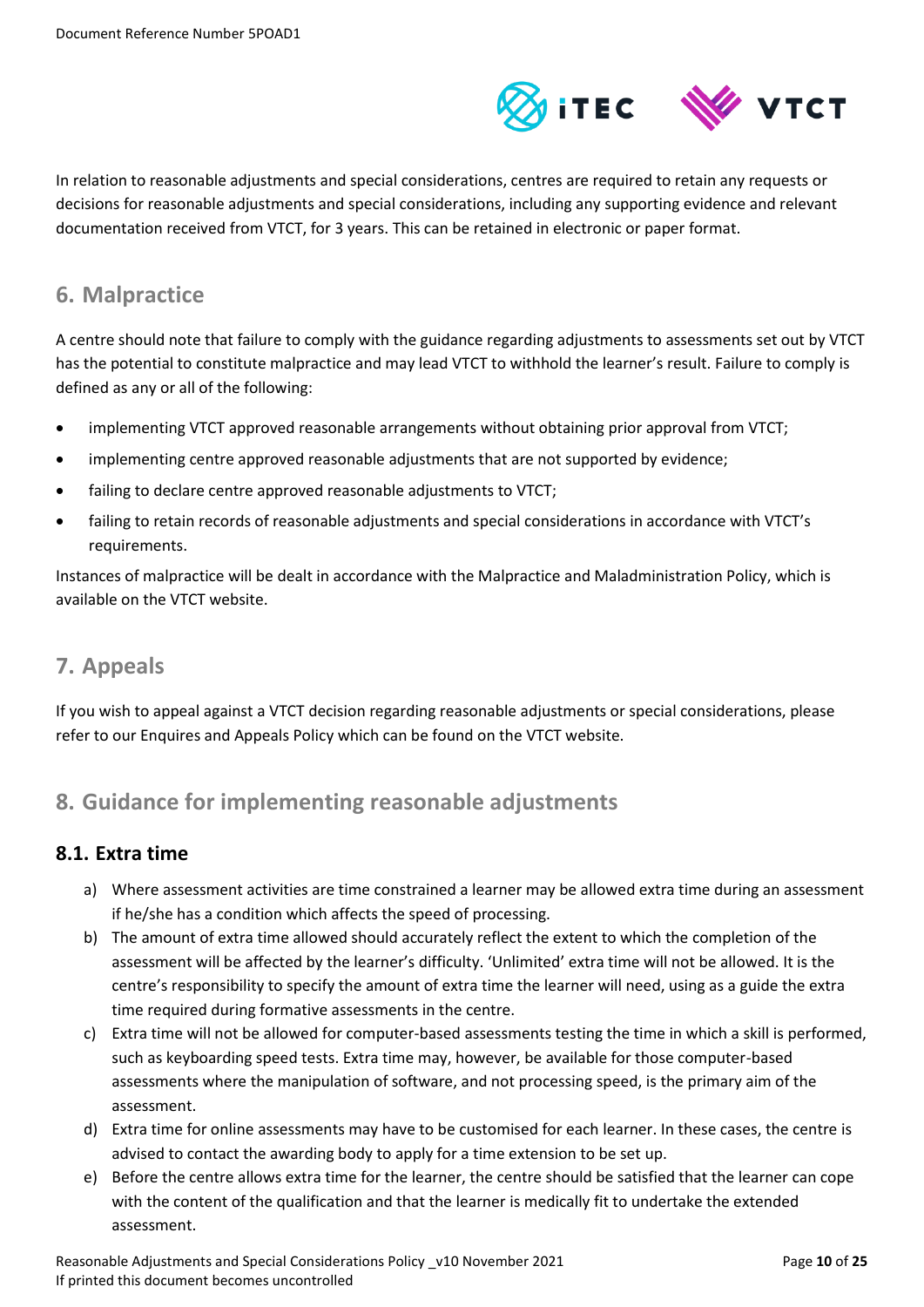

f) Extra time will not be allowed in practical activities where the timing is a crucial part of the assessment, for example, commercial service standards or in group activities where the learner's performance will be assessed in conjunction with others

## <span id="page-10-0"></span>**8.2. Supervised rest breaks**

Where assessment activities are time constrained, a learner may, if there is a demonstrated need, be allowed supervised rest breaks during an assessment.

- a) Supervised rest breaks may be taken either in or outside the assessment room. The duration of the breaks will not be deducted from the assessment time. The centre should be aware that, during the supervised rest breaks, the learner is still under assessment conditions and that the usual regulations governing the conduct of assessments will apply during this time.
- b) Rest breaks are not applicable where speed or time e.g. commercial service standards is a component of what is being assessed, although, if there is a natural break in the assessment, i.e. between tasks, supervised rest breaks can be allowed.
- c) For online assessments, the centre needs to check with VTCT whether the time for rest breaks must be built into the extra time requested for the assessment. This will be necessary if the test runs continuously on the system. The system must also be supervised during the break to ensure that no one else can interfere with the learner's test during the break.

#### <span id="page-10-1"></span>**8.3. Change in the organisation of the assessment room**

Minor changes to the organisation of the assessment room may benefit some learners with autistic spectrum disorder, with visual or hearing impairment or with physical difficulties.

- a) Visually impaired learners may benefit from sitting near a window so that they have good lighting.
- b) Deaf learners may benefit from sitting near the front of the room and in good light.
- c) Some learners may benefit from using chairs with arm rests or adjustable heights.
- d) Autistic learners may benefit from having visual/noise stimuli, such as a ticking clock, removed from the room.

#### <span id="page-10-2"></span>**8.4. Separate accommodation within the centre**

It may be necessary to accommodate the learner separately if they are using readers, scribes, BSL/English interpreters, or word processing equipment which may disturb other learners.

#### <span id="page-10-3"></span>**8.5. Taking the assessment at an alternative venue**

In certain circumstances, the learner may be permitted to take an assessment at an alternative venue, for example at home or in a hospital.

The centre should ensure that the learner is medically fit to take the assessment.

#### <span id="page-10-4"></span>**8.6. Use of coloured overlays, low vision aids, tinted spectacles, CCTV and OCR scanners**

a) The centre should ensure that the learner has had sufficient practice in the use of these aids and that any electronic aids are in good working order.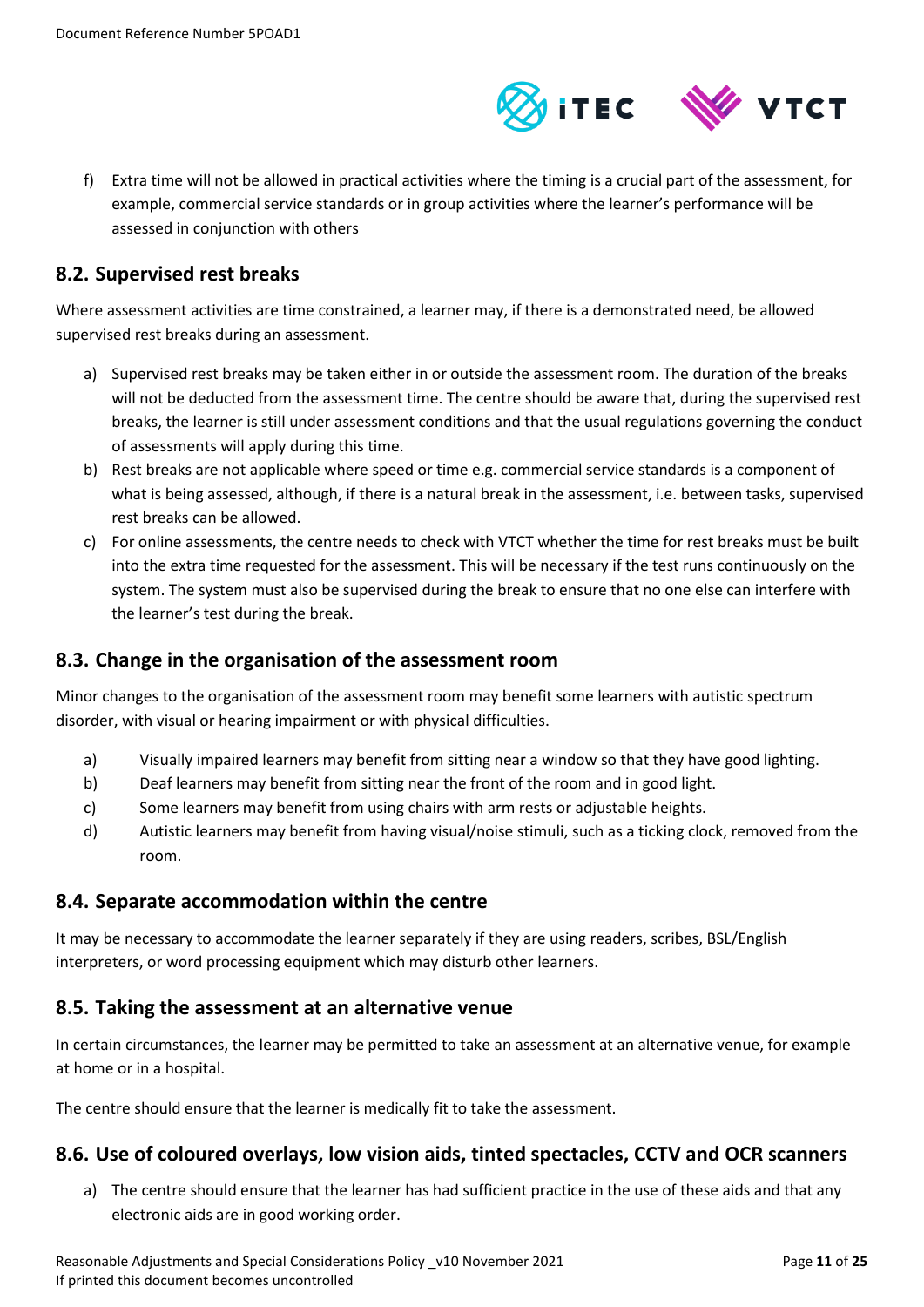

- b) For assessments taken under examination conditions, the learner should be accommodated separately with separate invigilation if the use of any of these aids will disturb other learners. In these cases, the invigilator should be fully informed of the learner's support.
- c) A centre should contact VTCT if they are unclear about whether any new technology will unfairly advantage the learner or invalidate the assessment requirements.

## <span id="page-11-0"></span>**8.7. Use of assistive technology**

Examples of assistive technology include speech/screen reading software and voice activated software.

- a) Some learners may benefit from the use of software that reads the assessment material to them and records their spoken responses.
- b) Speech software should not be allowed for qualifications where reading is the competency being assessed. Elsewhere, and especially in vocational areas, such software may be used to allow learners to have access to assessments that are appropriate for them and enable them to show their proficiency.
- c) The centre should ensure that the use of assistive technology will not invalidate the assessment requirements or give the learner an unfair advantage. Due to the rapid development of such technology, the centre should seek advice from VTCT if the implications of using certain kinds of assistive technology are unclear.

It should be noted that the use of such software may introduce a hidden assessment agenda, in that the learner has to master the use of the software in addition to mastering the assessment criteria. Some learners may need extra time if they use such software.

## <span id="page-11-1"></span>**8.8. Use of bilingual dictionaries or bilingual translation dictionaries**

The use of bilingual dictionaries and bilingual translation dictionaries (including BSL/English dictionaries/glossaries) can be allowed in all VTCT vocational assessments unless its use is expressly forbidden by the assessment requirements.

For timed assessments, if the centre is satisfied that the learner can cope with the subject content, but the learner's knowledge and comprehension of English, Welsh or Irish impairs their ability to complete the assessment within the normal time allocated, an additional allowance of extra time may be permitted.

The centre must check the dictionaries used by the learner to make sure they do not contain notes which would give the learner an unfair advantage. Where permission is given for the use of electronic dictionaries, the centre must check that the equipment does not contain additional functionality that will give the learner an unfair advantage. If such functionality is present, it must be disabled or the equipment disallowed.

#### <span id="page-11-2"></span>**8.9. Assessment material in enlarged format**

a) For paper-based assessments

Enlargements for paper-based assessments may be used. Examples of this include:

• unmodified enlarged papers where the standard paper is photocopied from A4 to A3, thus enlarging the whole paper and retaining the original layout and visual presentation.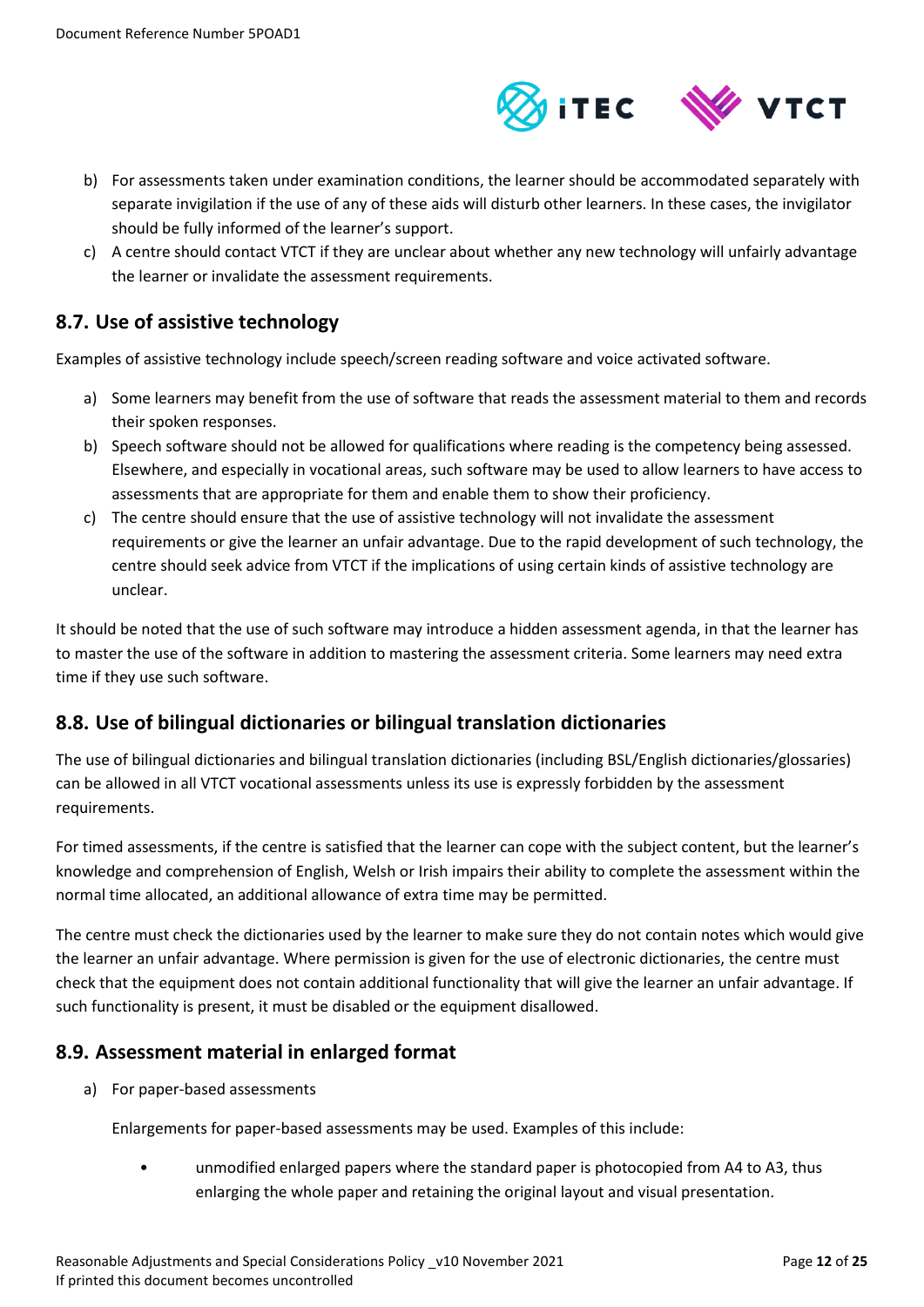

• modified enlarged paper where the paper is modified by simplifying the layout and where necessary reducing the content while still meeting the same objectives as those tested in the original paper.

Where VTCT provides externally set assessment material in a modified enlarged format, the centre will have to apply by the deadline outlined in the assessment timetable.

Where the centre is permitted to make the enlargements to externally set assessment material, it should take responsibility for the security of the material and for ensuring that the entire document is enlarged. The learner may be penalised for any errors in their work which occur as a result of incomplete enlargement of the material.

It is the centre's responsibility to provide centre-devised assessment material/resource or reference material in a suitable format for the learner.

b) On-screen assessments

If the default font and text size used for an on-screen assessment are not suitable for the learner, screen magnification software programmes may provide an option to magnify the text to a suitable size. Advanced screen magnification software programmes provide options to change colours and fonts.

#### <span id="page-12-0"></span>**8.10. Assessment material in Braille**

Assessment material may be provided in Braille for a blind or visually impaired learner.

The material will be modified to remove any visual content prior to brailling.

Diagrams in the assessment material can be produced as tactile diagrams.

Where VTCT provides externally set assessment material in Braille, the centre should meet the deadlines for applying for this. If Braille assessment material has been ordered but is no longer required, the centre should inform VTCT immediately as any costs incurred in producing such material may be passed to the centre.

Permission may be given to the centre to Braille externally set assessment materials. VTCT will advise when this can be permitted.

Where the centre is permitted to Braille externally set assessment material, it should take responsibility for the security of the material and for ensuring that the entire document is in braille. The learner may be penalised for any errors in their work which occur as a result of errors in the braille material.

Braille is not always an appropriate adjustment for the learner, not all blind people are fluent in Braille, and others methods may suit (including reader and scribe).

It is the centre's responsibility to arrange for the brailling of centre-devised assessment material/resource or reference materials.

#### <span id="page-12-1"></span>**8.11. Language modified assessment material**

The carrier language in assessment material may be modified for a deaf learner whose first language is either English or British Sign Language (BSL). In either case, the learner's English may be limited and modified assessment material

Reasonable Adjustments and Special Considerations Policy \_v10 November 2021 Page **13** of **25** If printed this document becomes uncontrolled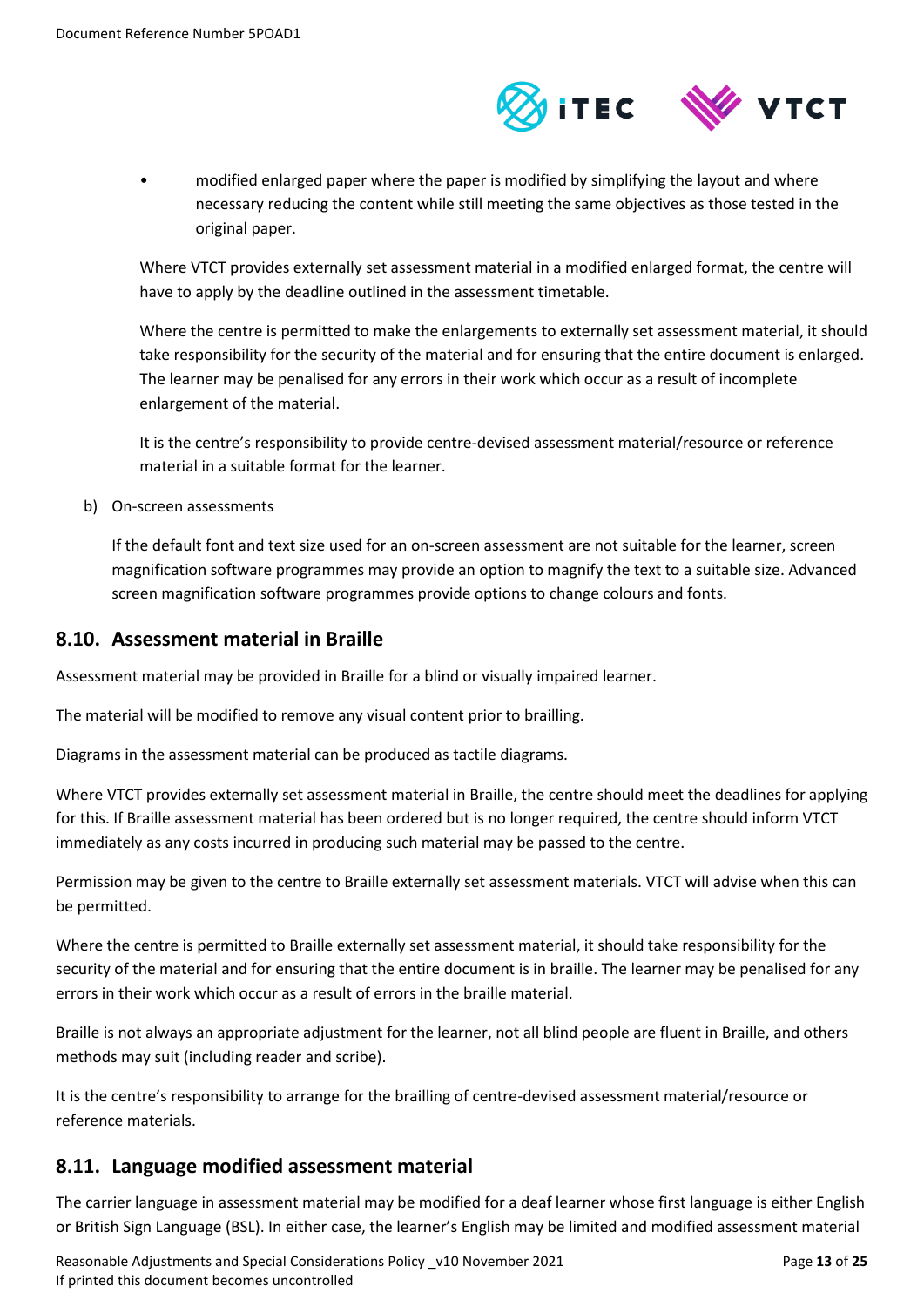

may be necessary. BSL is a language in its own right and has its own grammar, syntax and vocabulary and written assessment material will have to be modified for most deaf learners for whom BSL is their first language.

- a) Technical language may not be modified. The modified version of the assessment material should contain the same questions as the standard version and the same answers will be expected from the learner.
- b) In listening tests, a transcript of the test may be provided, which can be read to the learner by a live speaker. This will enable the learner to lip-read the text.
- c) Where VTCT provides language modified externally set assessment material, the centre will have to apply by the deadline outlined in the assessment timetable
- d) Where the centre is permitted to modify externally set assessment material, they should take responsibility for the security of the material and for the accuracy of the modification. The learner may be penalised for any errors in their work which occur as a result of inaccurate modification of the material.
- e) It is the centre's responsibility to arrange for the modification of centre-devised assessment material/resource or reference materials.

## <span id="page-13-0"></span>**8.12. Assessment material in BSL (British Sign Language)**

Where the centre cannot provide a BSL/English interpreter for the assessment, and if language modified assessment material does not provide sufficient assistance, a BSL version of assessment material may be provided on videotape instead of (or in addition to) the assessment material in written English. This facility may not be permitted for assessments where reading or listening is the competency being assessed.

- a) Where VTCT provides externally set assessment material in BSL, the centre will have to apply by the deadline outlined in the assessment timetable.
- b) Where the centre is permitted to translate externally set assessment material into BSL, they should take responsibility for the security of the material and for the accuracy of the translation. The learner may be penalised for any errors in their work which occur as a result of errors in the material.
- c) It is the centre's responsibility to arrange for the translation of centre-devised assessment material/resource or reference materials into BSL.
- d) Centres should note that this adjustment will not be suitable for all assessments and that they need to contact the awarding body for further advice if they are unclear whether this adjustment is appropriate.
- e) Centres should read the guidance for BSL/English interpreters in Appendix F in conjunction with this section.

## <span id="page-13-1"></span>**8.13. Assessment material on coloured paper**

- a) Where VTCT provides externally set assessment material on coloured paper, the centre will have to apply by the deadline outlined in the assessment timetable.
- b) Where the centre is permitted to photocopy externally set assessment material onto coloured paper, it should take responsibility for the security of the assessment material and for ensuring that the entire document is copied.
- c) The learner may be penalised for any errors in their script which occur as a result of incomplete copying of the document.
- d) It is the centre's responsibility to provide centre-devised assessment material/resource or reference material on coloured paper if required
- e) Where the centre is using on-screen assessments, it may be possible to provide a screen background in a colour that is suited to the learner's needs. Centres should contact VTCT for advice.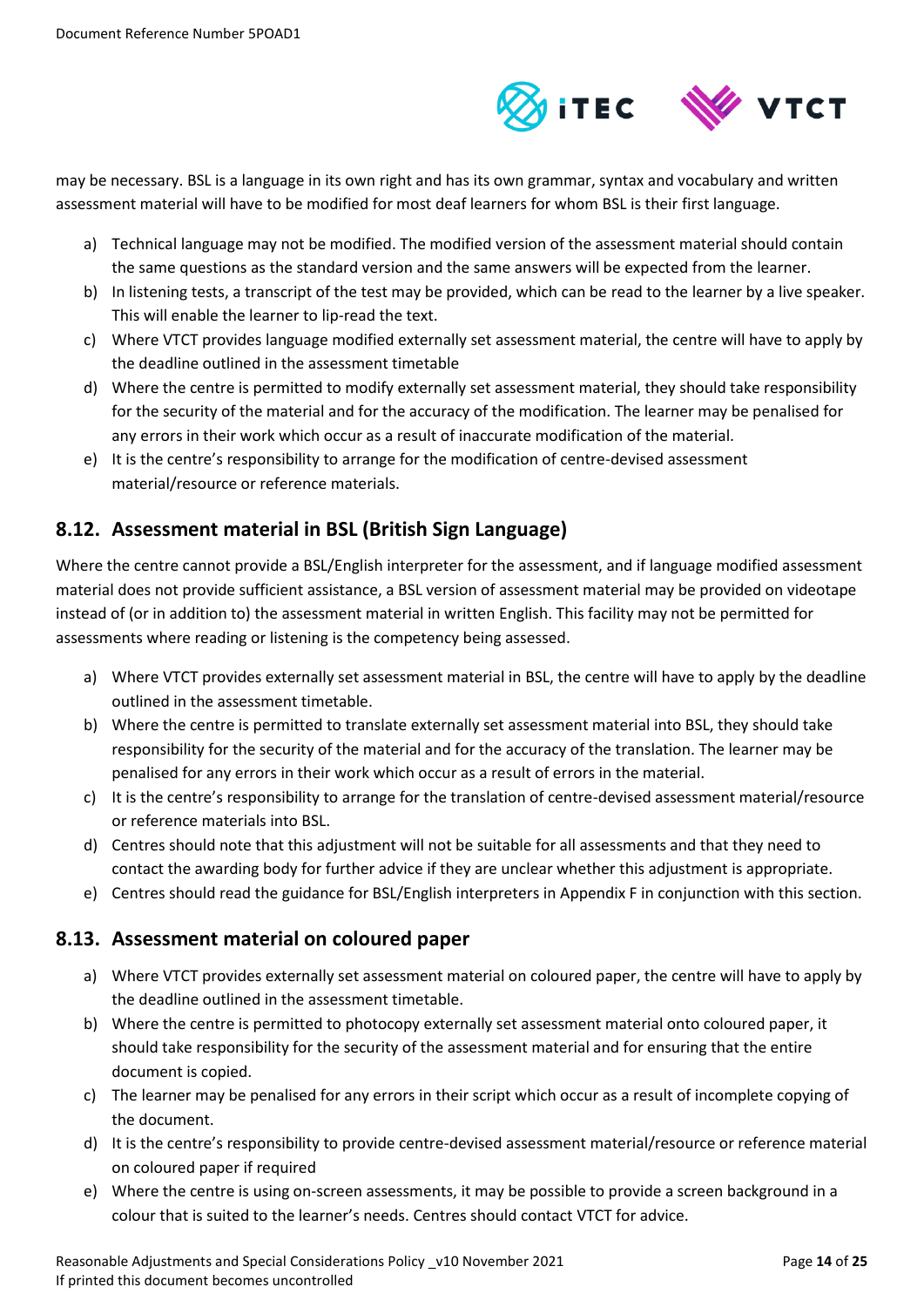

#### <span id="page-14-0"></span>**8.14. Assessment material in audio format**

Where there is evidence of need, assessment material may be provided in audio format. This facility is not available if reading is the competency being assessed or if the assessment material has visual content that is crucial to the understanding of the questions, such as illustrations, tables, diagrams or sketches.

- a) Where VTCT provides externally set assessment material in audio format, the centre will have to apply by the deadline outlined in the assessment timetable.
- b) Where the centre is permitted to produce an audio version of externally set assessment material, they should take responsibility for the security of the material and for ensuring that the recording is accurate. The learner may be penalised for any errors in their work which occur as a result of errors in the recording.
- c) It is the centre's responsibility to provide centre-devised assessment material/resource or reference material in a suitable format for the learner.

#### <span id="page-14-1"></span>**8.15. Use of ICT to present responses**

Learners that require a reasonable adjustment may be entitled to the use of ICT where appropriate. However, learners are not entitled to the use of ICT where they do not require a reasonable adjustment, even when this is their normal way of working.

Where e-testing is available to the centre and learners, the centre doesn't need to consider this as a reasonable adjustment.

The use of ICT in this context should be taken to include word processors, personal computers (PCs) and other microprocessor controlled devices producing output in text or other forms such as graphics and diagrams.

- a) For many learners with additional support needs, computers provide an effective means of independent communication. Consideration should be given to whether the learner can meet the assessment criteria using a computer.
- b) A computer should only be used if it is appropriate to the learner's needs and if the learner is confident in its use, can use it effectively and if it reflects their normal way of working. The learner should be consulted before a decision is taken whether the use of ICT is an appropriate adjustment.
- c) When a computer is used, other than as a basic word processor, the centre needs to consider the effect and appropriateness of facilities like spell-checkers, electronic dictionaries, thesauri, calculators, predictive software, etc that are available.
- d) The use of the computer should not create a misleading impression of the learner's attainment or confer an unfair advantage over other learners.
- e) The centre should ensure that workstations are adapted to the needs of the learner and that enabling technologies, (for example, screen reading software, coloured background, adapted keyboard, large tracker ball mouse, sticky keys) are available.
- f) Where it is apparent that assessment objectives cannot be met fully if a computer is used, the centre should suggest alternative arrangements.

#### <span id="page-14-2"></span>**8.16. Spoken responses using electronic recording devices**

Electronic recording devices can include CDs, memory sticks and audio cassettes. Where there is evidence of need, the learner may be permitted to record their responses electronically.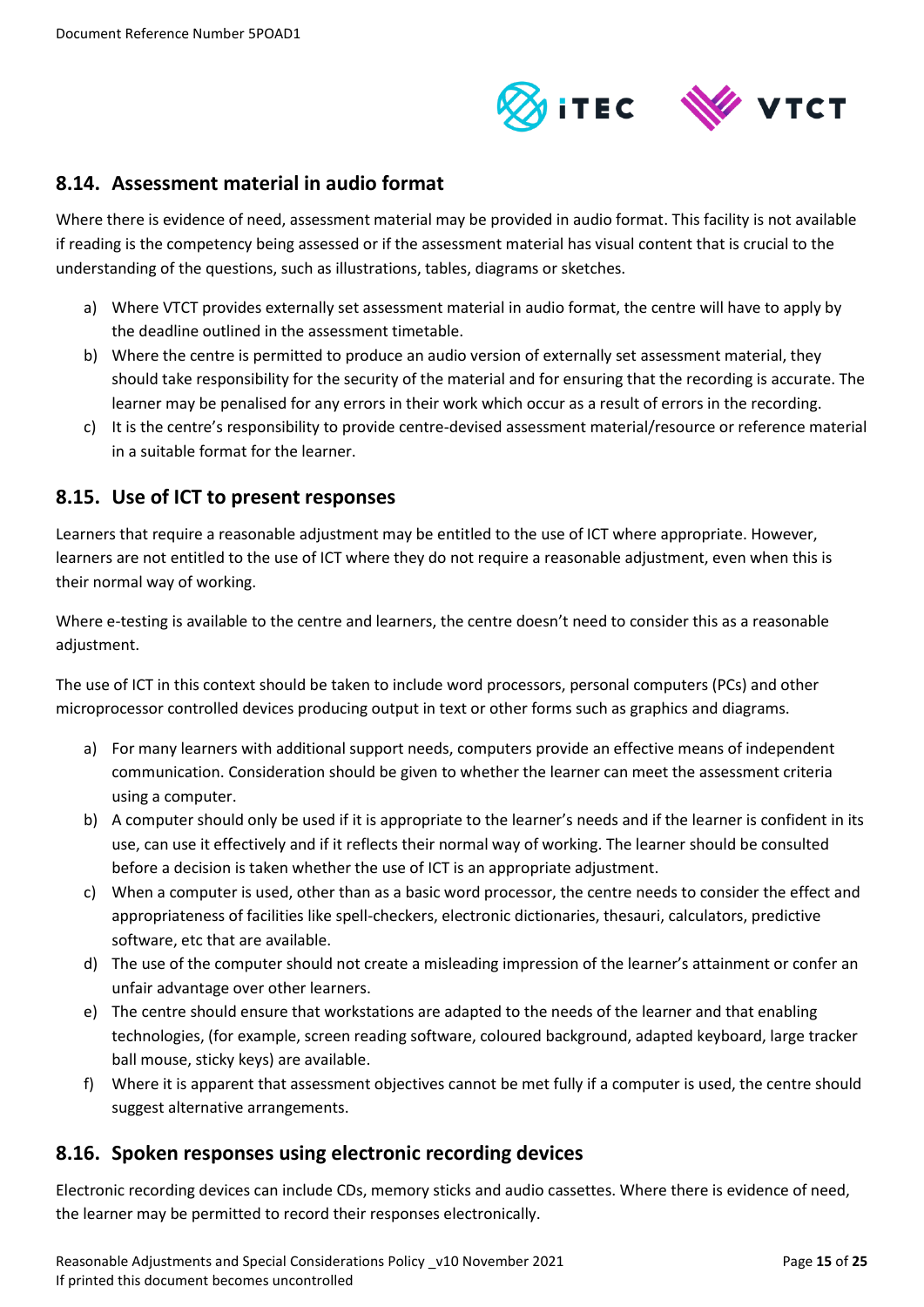

- a) This arrangement will only be available for assessments where there is no requirement for the learner to produce visual material.
- b) Where the learner's responses are recorded electronically, the centre should provide an authenticated transcript of the learner's responses.
- c) It will be the centre's responsibility to ensure that the transcript is an accurate reflection of the learner's responses and to keep this and the original recording as a record of the assessment.

## <span id="page-15-0"></span>**8.17. Responses in BSL**

Where there is evidence of need, the learner may be allowed to sign their responses to questions.

- a) The signing of responses should not be permitted if the ability to write or speak English, Welsh or Irish is being assessed.
- b) A learner can sign full responses in BSL. Where the learner is required to show knowledge of an expression/name in their response, this must be finger spelt. This must all be videoed for quality assurance purposes. The centre will provide a translation of the responses for assessment.
- c) The centre should ensure that the person doing the translation is appropriately qualified.
- d) The centre should ensure that sufficient recording equipment is available and that it is in good working order.
- e) Where the centre provides a transcript of the learner's response, the centre should ensure that the transcript is authenticated and an accurate reflection of the learner's responses. The centre should keep this as a record of the assessment.

#### <span id="page-15-1"></span>**8.18. Responses in Braille**

Where there is evidence of need, a learner may be permitted to present their responses in Braille.

- a) In these cases, an authenticated transcript of the learner's responses should be provided by the centre.
- b) It will be the centre's responsibility to ensure that the transcript is an accurate reflection of the learner's responses and to keep the transcript for their records.

## <span id="page-15-2"></span>**8.19. Reader/E-reader/Computer reader**

A reader is a person or software who/which when requested, will read to the learner all or part of the assessment material and the learner's written responses.

- a) A reader may be allowed in all assessments where reading or understanding of the written word is not an assessment requirement or the competency being assessed and where there is evidence of need.
- b) The centre should, in consultation with the learner, decide whether the use of a reader will be an effective arrangement. The learner may be more comfortable with accessing the assessment material in electronic format, in Braille or through sign language.
- c) The centre is responsible for making the necessary arrangements for the provision of a reader.
- d) The reader should not normally be the learner's own tutor or assessor, except in circumstances where it is necessary to do so. In such cases, VTCT should be specifically consulted. On no account may a relative, friend or peer of the learner be used as a reader.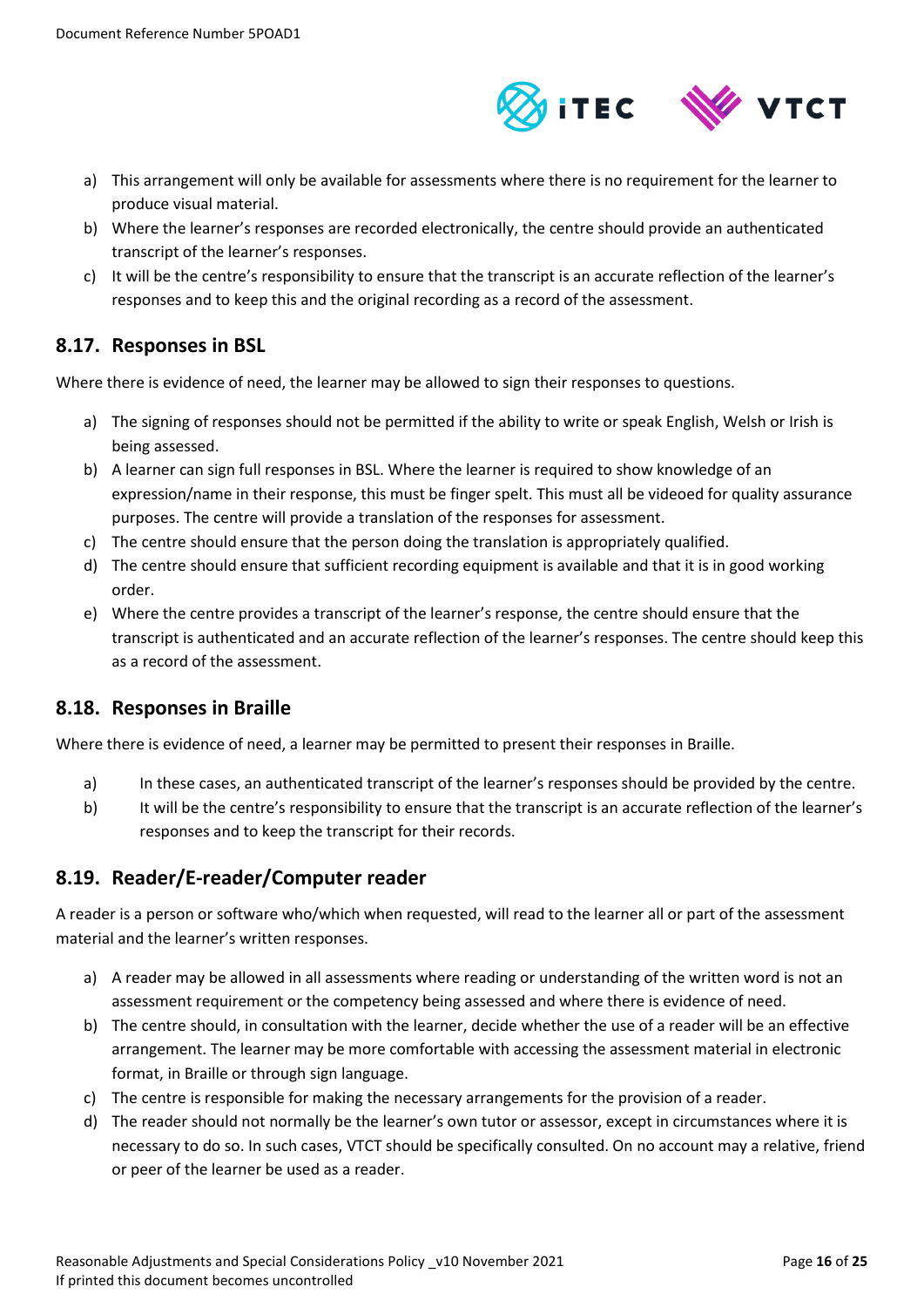

- e) The centre should select the reader on the basis of their ability to work effectively with the learner. The reader should be able to read accurately and at a reasonable rate and should have sufficient knowledge of the subject to read technical terms accurately.
- f) A learner should, wherever possible, have had previous practice in working with the nominated reader and should have used this arrangement during the training programme leading up to the assessment.
- g) The centre should ensure that the learner and reader are clear about the limitations of the reader's role.
- h) A separate invigilator should be present when a reader is used to ensure that the guidance regarding readers is followed.
- i) The centre should give the reader clear instructions regarding what they are required to do and what they may and may not do during the assessment. These instructions should also be given to the invigilator.
- j) For a learner requiring a reader and a scribe, the same person may act as both as long as permission has been given for both arrangements.
- k) The learner using a reader should be accommodated separately so as not to disturb other learners.
- l) Where a learner is not eligible for the use of a reader, it may be helpful for the learner to read the questions aloud. In these circumstances, the learner must be accommodated in a separate room so that other learners are not disturbed. Separate invigilation should be arranged in these cases. The invigilator may not correct the reading of the learner.
- m) The reader is responsible to and should be approved by the Head of Centre or the centre staff member with delegated responsibility.
- n) The reader:
	- should read only as requested by the learner. The learner may choose to read some parts of the assessment him/herself;
	- should read accurately. If the reader is working with a deaf or hearing impaired learner, the reader should articulate clearly;
	- should only read the exact wording (instructions and questions), and not give meanings of words, rephrase or interpret anything;
	- should repeat instructions and questions on the paper only when specifically requested to do so by the learner;
	- may consult a dictionary, where this is allowed, at the learner's request and read out entries;
	- should read, as often as requested, the answers already recorded, but may not act as proofreader;
	- should not advise the learner regarding which questions to do, when to move on to the next question, or the order in which the questions should be answered;
	- may enable a visually impaired learner to identify which piece of the visual material relates to which question, but should neither give factual help to the learner nor offer any suggestion;
	- is permitted to help a visually impaired learner using diagrams, graphs and tables to obtain the information that the print/amended print copy would give to a sighted learner;
	- should, if requested, give a visually impaired learner the spelling of a word which appears on the paper, but otherwise spellings must not be given;
	- should refer any problems during the assessment to the invigilator.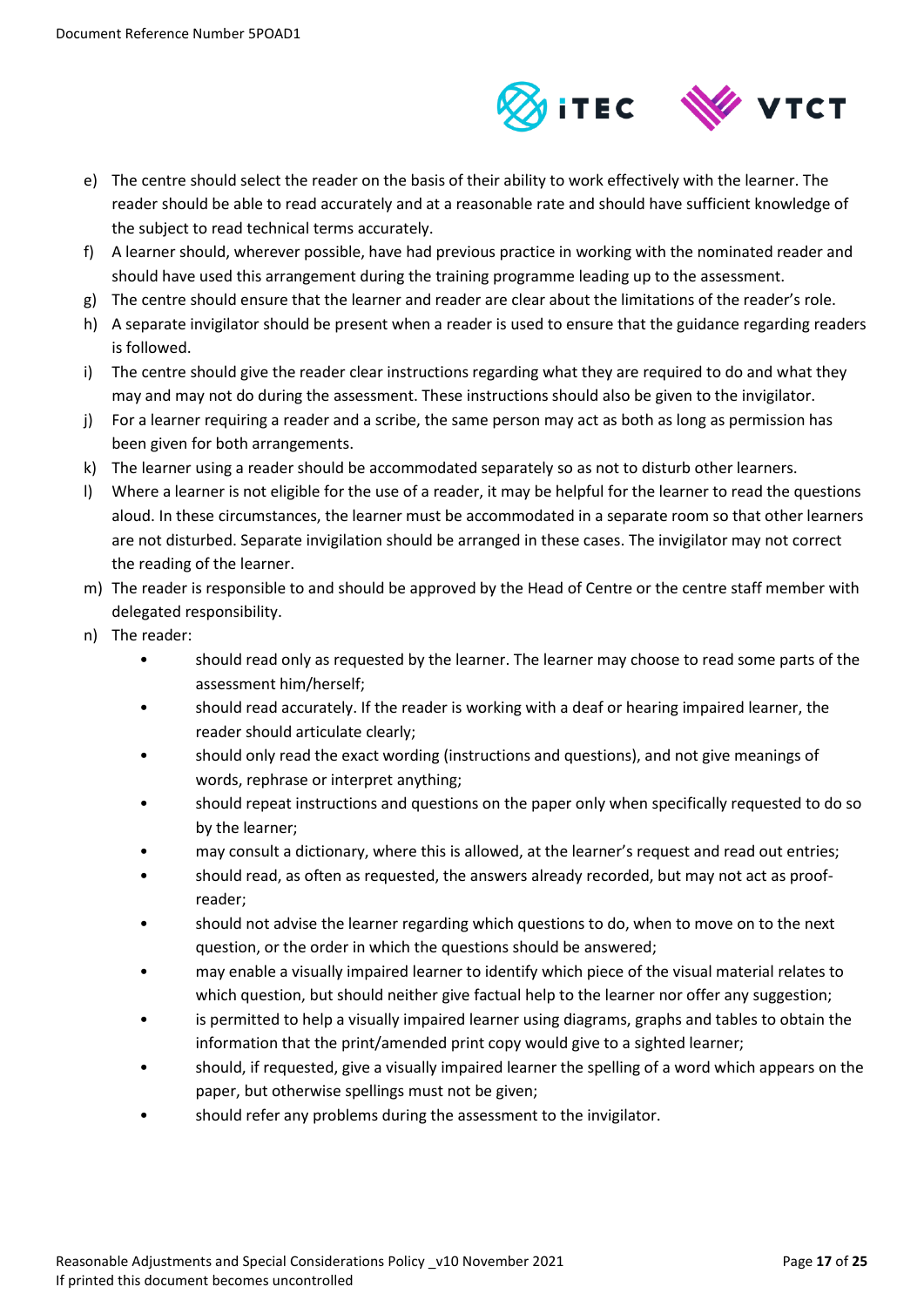

#### <span id="page-17-0"></span>**8.20. Scribe/Amanuensis**

A scribe is a person who, in an assessment, writes down or word processes a learner's dictated responses. Where there is evidence of need, a scribe may be allowed in all assessments where writing or keyboarding is not the competency being assessed.

- a) The centre should, in consultation with the learner, decide whether the use of a scribe is an appropriate adjustment. As the effective use of a scribe requires high-level communication skills from the learner, the centre is advised to consider whether the learner would be more comfortable with the use of a computer. The learner is also more likely to use a word processor rather than a scribe in the workplace.
- b) For a learner requiring a scribe and a reader, the same person may act as both, provided permission has been given for both.
- c) The use of a scribe should not affect the assessment requirements for the qualification being assessed. In some cases, the writing of answers by the learner may be the skill being assessed.
- d) The centre should select a scribe on the basis of their ability to work effectively with the learner. A scribe should be able to produce an accurate record of the learner's responses, write legibly and/or word process at a reasonable speed, and have sufficient knowledge of the subject to be able to record technical terms correctly.
- e) The centre is responsible for making the necessary arrangements for the provision of a scribe.
- f) A scribe is not permitted in an assessment requiring word processing, or where the writing is the competency being assessed.
- g) A scribe should not normally be the learner's own tutor or assessor, except when it is necessary to do so. In such cases, the awarding body should be specifically consulted. On no account may a relative, friend or peer of the learner be used as a scribe.
- h) A learner should, wherever possible, have had previous practice in working with the scribe and used this arrangement during their learning programme.
- i) The centre should ensure that the learner and scribe are clear about the limitations of the scribe's role.
- j) The centre should give the scribe clear instructions regarding what he/she is required to do/what he/she is not allowed to do during the assessment. These instructions should also be given to the invigilator.
- k) The learner using a scribe should be accommodated separately so as not to disturb other learners.
- l) A separate invigilator should be present when a scribe is used to ensure that the guidance regarding scribes is followed.
- m) The scribe is responsible to and should be approved by the Head of Centre or the centre staff member with delegated responsibility.
- n) During the assessment a scribe:
	- should check with the learner for which parts of the assessment they wish to have their responses scribed. The learner may choose to write some responses him/herself.
	- should neither give factual help to the learner nor offer any suggestions.
	- should not advise the learner regarding which questions to do, when to move on to the next question or the order in which the questions should be answered.
	- should write down answers exactly as they are dictated. Where spelling accuracy and punctuation is being tested, the scribe must follow explicit instructions from the learner. The scribe may not take responsibility for spelling technical words.
	- should write a correction on a typescript or Braille sheet if requested to do so by the learner.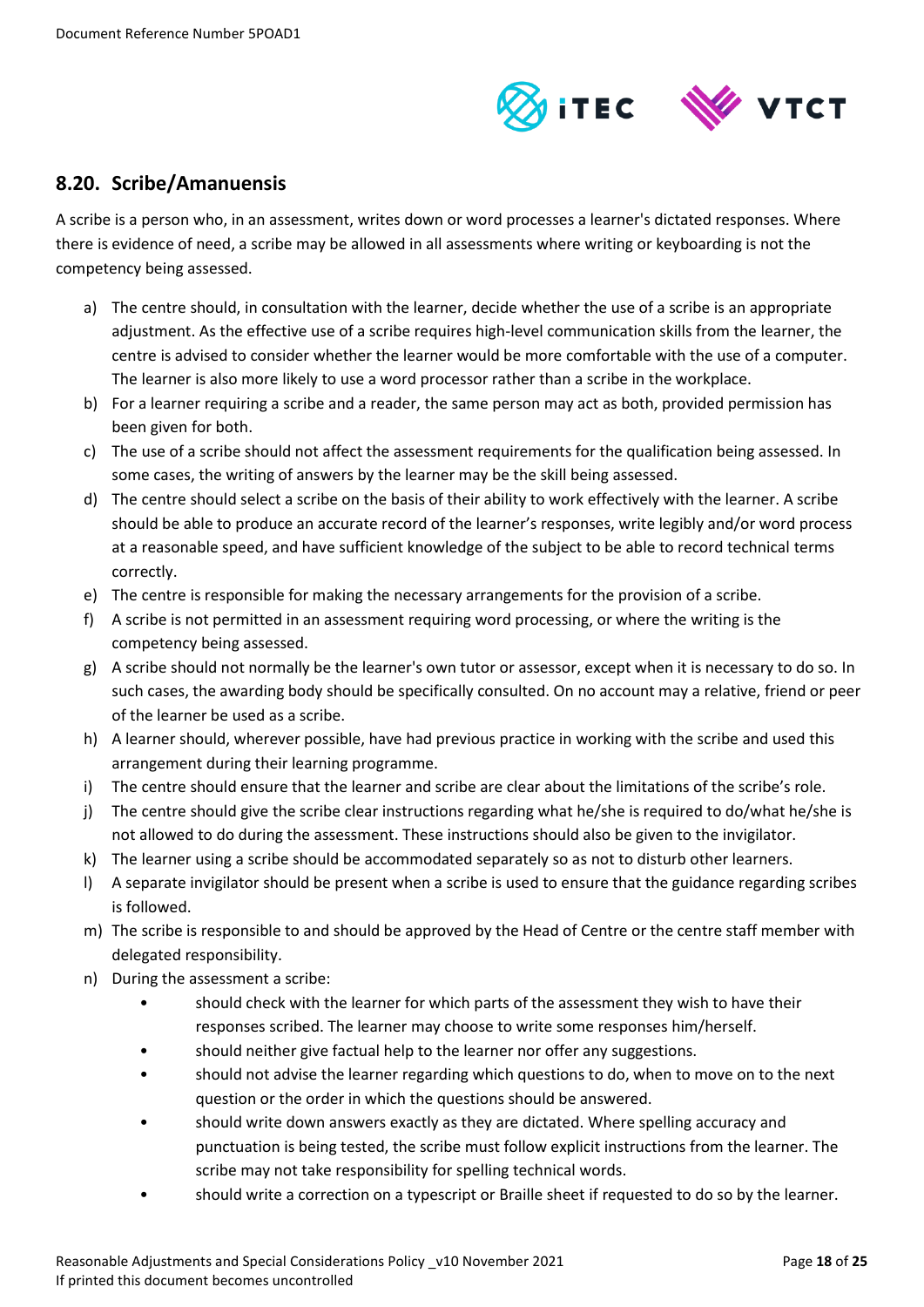

- should not assist the learner to produce any diagrammatical or graphical material. If assistance with this is needed, approval should be obtained from VTCT in advance of the assessment. Exceptions to this are Entry Level qualifications where the scribe is allowed to draw or add to diagrams in accordance with the learner's instructions.
- may, at the learner's request, read back what has been written but no comment must be made about any part of the learner's response.
- should immediately refer any problems in communication during the examination to the invigilator.

## <span id="page-18-0"></span>**8.21. British Sign Language (BSL)/English interpreter**

Although British Sign Language (BSL) is now recognised as an official language of the UK, it is not a statutory language, unlike English, Welsh and Irish.

Where BSL is the primary means of communication for a deaf learner, these learners may have the support of a BSL/English interpreter to sign the questions (or part questions) where they are undertaking written assessments.

For assessments where reading or speaking and listening are the competencies being assessed, BSL or any other sign language may only be used for the assessment material rubric and instructions.

- a) The centre should ensure that the BSL interpreter has an appropriate qualification in the sign language and a good working knowledge of the content of the assessment. Some awarding bodies may provide the centre with a specification for the person allowed to interpret the written assessment material into BSL.
- b) A learner should, wherever possible, have had previous experience of working with a BSL/English interpreter and should have used this arrangement during the learning programme leading up to the assessment.
- c) The centre should ensure that the learner and the person providing the interpretation are clear about the limitations of the latter's role in the assessment situation.
- d) The centre should ensure that the person providing the interpretation has access to the assessment material in advance of the assessment, to prepare for the signing. This arrangement should be agreed with VTCT.
- e) The interpretation should not give the learner an unfair advantage and care must be taken not to indicate the meaning of technical words, where the learner's understanding of these words is inherent in the purpose of the question. The interpretation should not explain or clarify. In some instances, it may be more appropriate to fingerspell a word.
- f) Any words or phrases interpreted for the learner because a standard sign is not available or appropriate should be underlined on the assessment material, which, if separate from the answer book, should be attached to the learner's answer book. Amended versions of questions should be shown on the assessment material.
- g) The learner using a BSL/English interpreter should be accommodated separately so as not to disturb other learners.
- h) A separate invigilator should be present when a BSL/English interpreter is used to ensure that guidance regarding BSL/English interpreters is followed.
- i) The BSL/English interpreter:
	- should have access to the assessment material in advance of the examination to prepare for the signing. Please contact VTCT in respect of recommendations of how long before the assessment the BSL/English interpreter needs access to the assessment material
	- should not interpret technical language or give additional explanations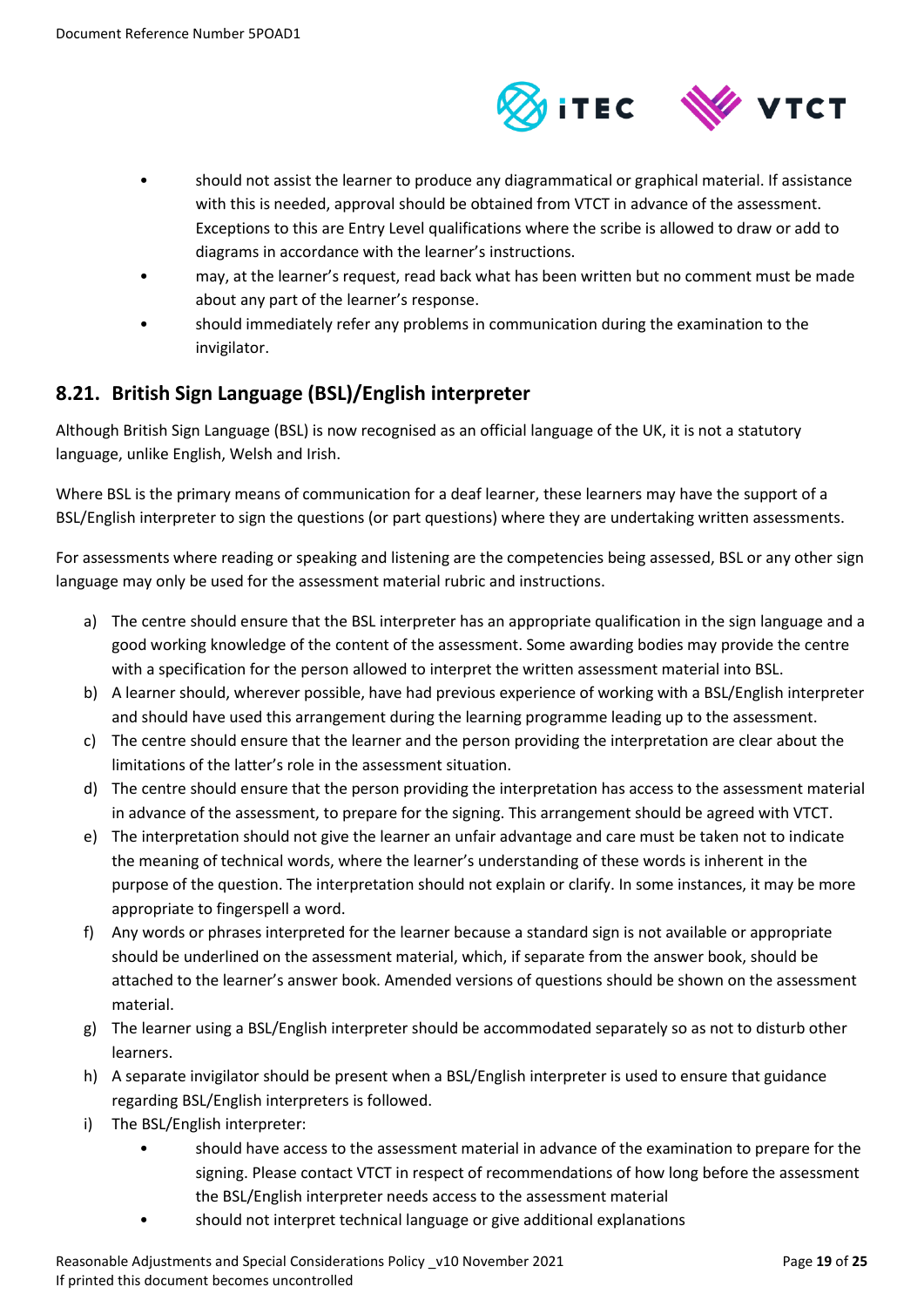

• may, at the learner's request, sign any labels or text connected with reference material such as maps, diagrams or graphs. The learner should, however, study the reference material independently.

#### <span id="page-19-0"></span>**8.22. Prompter**

A learner with severe attention problems may benefit from the use of a prompter in timed assessment situations to draw their attention back to the assessment task.

The centre should, in consultation with the learner, decide whether the use of a prompter is an appropriate arrangement.

The centre is responsible for making the necessary arrangements for the provision of a prompter.

Where the problem is one of concentration, consideration should be given to allowing supervised rest breaks rather than a prompter.

A prompter should not normally be the learner's own tutor or assessor, except when it may be necessary to do so. In such cases, VTCT should be specifically consulted. On no account may a relative, friend or peer of the learner be used as a prompter.

Prompters should be sufficiently familiar with the learner to recognise when their attention is no longer on the assessment task and that he or she is not, for example, looking away from the paper whilst thinking.

Under no circumstances may the prompter draw the attention of the learner to part of the question paper or the learner's answer paper.

The prompter should sit near enough to be able to observe the learner and draw their attention back to the task. This should, however, be organised as unobtrusively as possible. The learner's attention may be drawn back to the task using a light tap on the learner's arm or shoulder or, alternatively, on the desk (though not in a way that may be taken to indicate any part of the examination question paper nor cause disturbance of other learners).

Verbal prompting should not normally be used. The method used by the prompter to bring back the learner's attention should be agreed before the assessment between the learner and the prompter and should be acceptable to the centre. It should be noted that some learners with emotional and behavioural sensitivity/vulnerability and/or mental health conditions may not be comfortable with a 'light tap' prompt. A form of verbal prompting should be considered and agreed for these learners.

In the case of an epileptic learner where the problem is one of temporary absence, the normal procedure to help that learner will be allowed.

The centre should ensure that the learner and prompter are clear about the limitations of the prompter's role.

The centre should give the prompter clear instructions regarding what they are required to do and what they may and may not do during the assessment. These instructions should also be given to the invigilator.

The centre should ensure that the learner and the prompter have had experience of working together.

A separate invigilator should be present when a prompter is used to ensure that the guidance regarding prompters is followed. The invigilator should be fully informed of the strategies used to regain the learner's attention.

Reasonable Adjustments and Special Considerations Policy \_v10 November 2021 Page **20** of **25** If printed this document becomes uncontrolled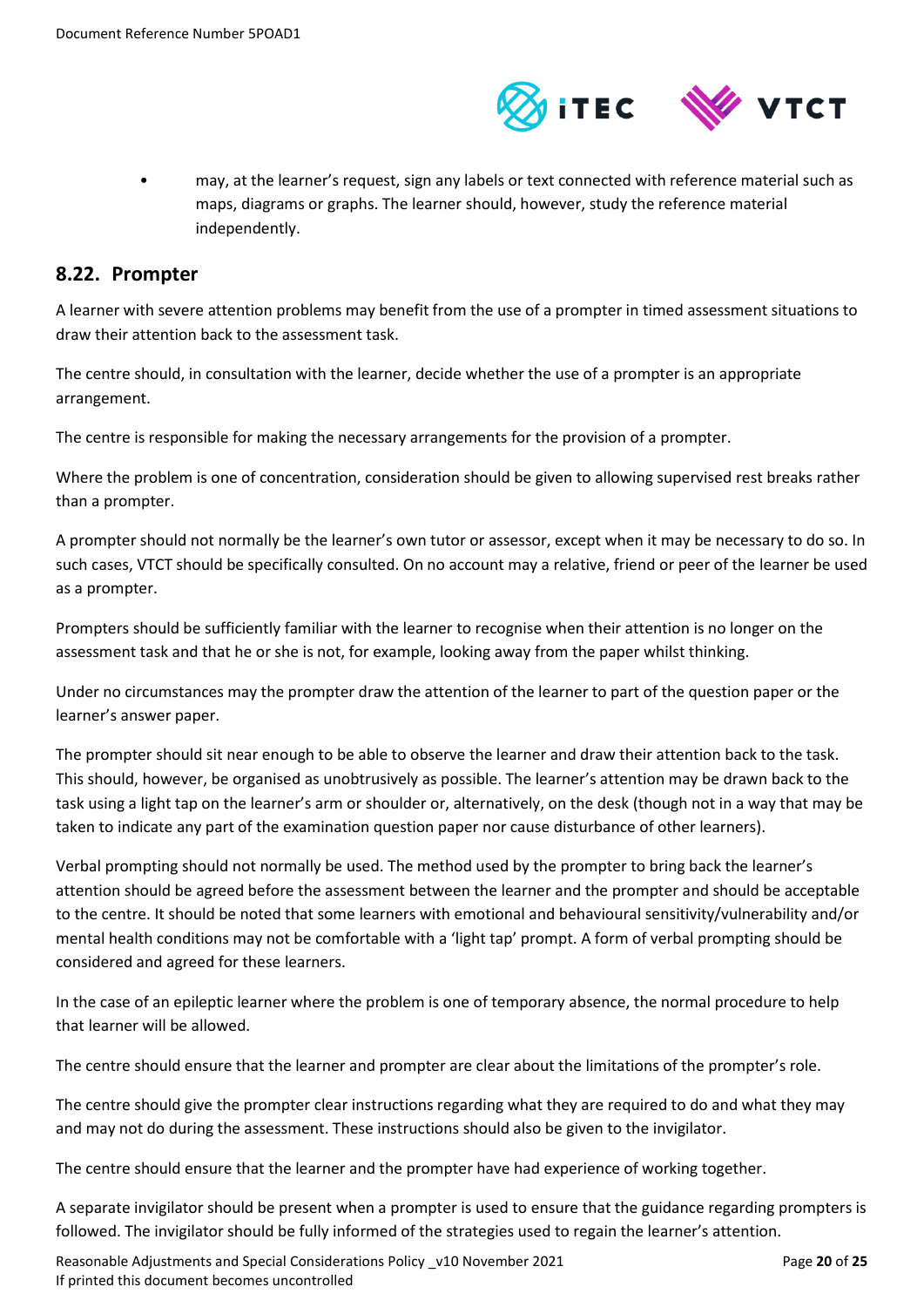

The prompter is responsible to and should be approved by the Head of Centre or the centre staff member with delegated responsibility.

#### **During an assessment a prompter:**

- should draw the learner's attention back to the task at hand;
- should use the method of prompting agreed with the learner;
- should not give factual help to the learner or offer any suggestions;
- should not advise the learner regarding which questions to do, when to move on to the next question or the order in which the questions should be done. For Entry Level qualifications it may be appropriate for the prompter to direct the learner to where they were last;
- should be prepared for periods of inactivity during the assessment, but should remain vigilant;
- should immediately refer any problems during the assessment to the invigilator.

#### <span id="page-20-0"></span>**8.23. Practical assistant**

A practical assistant is a person who, during an assessment, carries out practical tasks at the instruction of the learner. Examples of the kinds of tasks with which the practical assistant may assist are, turning the pages of the question paper or, guiding a learner using a Braille paper to the correct page they need.

- a) The centre should, in consultation with the learner, decide whether the use of a practical assistant is an appropriate arrangement. A practical assistant will not normally be allowed in those qualifications where the practical skill is the focus of the assessment.
- b) The centre is responsible for making the necessary arrangements for the provision of a practical assistant.
- c) The practical assistant should be familiar with the requirements of the assessment, but should not normally be the learner's own teacher/tutor/assessor except when it is necessary to do so. In such cases, VTCT should be specifically consulted. On no account may a relative, friend or peer of the learner be used as a practical assistant.
- d) A practical assistant should be a person who is able to ensure the safety of the learner and carry out their instructions accurately.
- e) The centre should prepare clear written instructions for the practical assistant on the assistance they are able to give the learner. A copy of these instructions should also be given to the invigilator and learner. The centre should note that the practical assistant may not perform tasks for which the learner will receive credit.
- f) The use of a practical assistant should not modify the specification requirements. For example, where the manipulation of apparatus, use of equipment or making accurate visual observations may be the skill being assessed, the use of a practical assistant will not be permitted.
- g) A learner using a practical assistant may need to be accommodated separately from other learners. In these cases, a separate invigilator should be present to ensure that the guidance regarding practical assistants is followed. During practical assessments, the assessor should be present in addition to the practical assistant.
- h) During a practical assessment, a practical assistant:
	- should follow the instructions prepared by the centre on the level and kind of assistance that can be given to the learner;
	- should ensure the safety of the learner and those around him/her;
	- should not give factual help to the learner or offer any suggestions;

Reasonable Adjustments and Special Considerations Policy \_v10 November 2021 Page **21** of **25** If printed this document becomes uncontrolled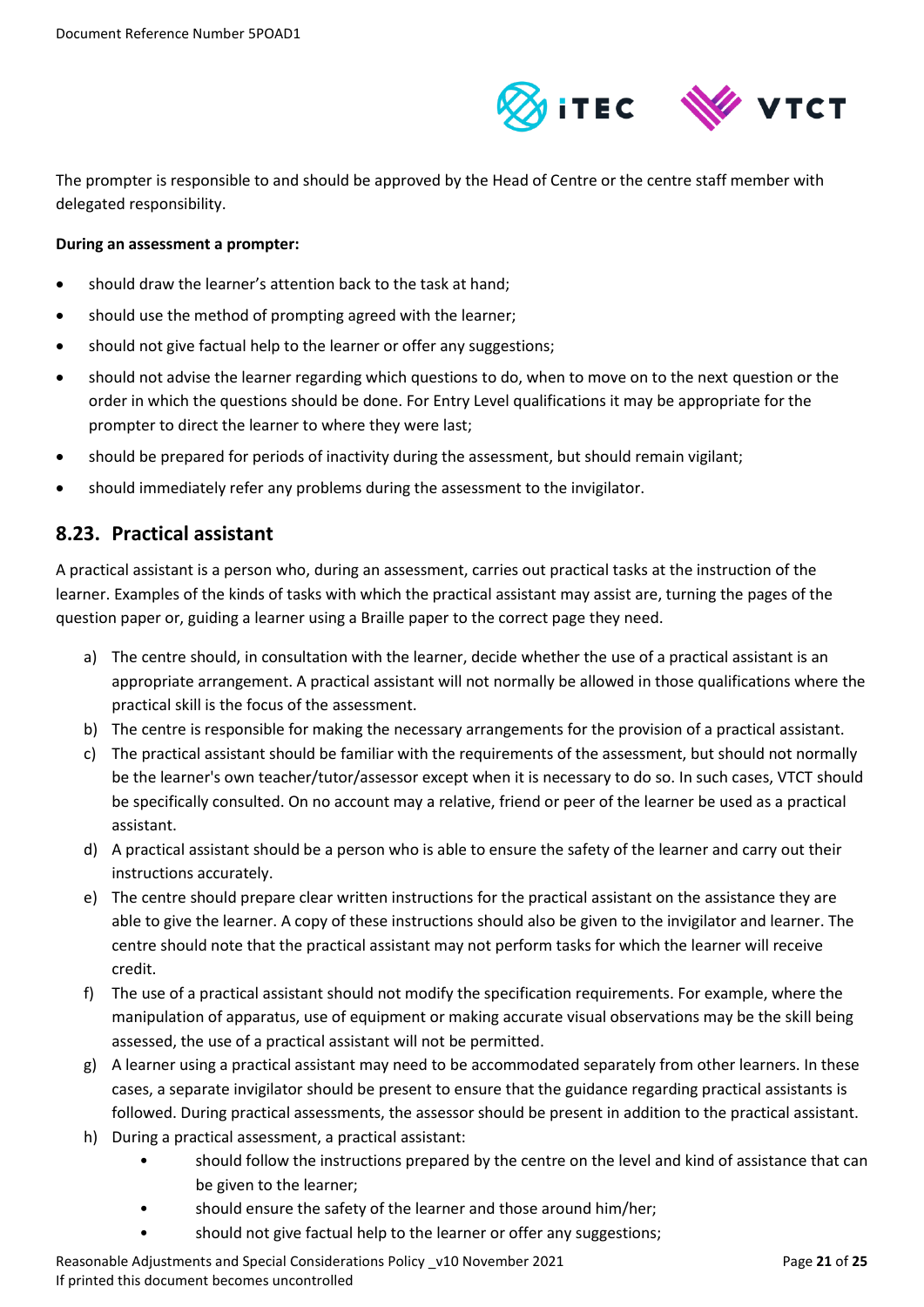

- should not advise the learner which questions to do, when to move on to the next question or the order in which the questions should be done;
- should carry out instructions exactly as they are given unless to do so would cause a hazard. If the practical assistant does not understand the learner's instructions, he/she may ask for clarification but must not lead the learner in any way or attempt to interpret the learner's wishes; if incorrect or inadequate instructions are given by the learner this must be reflected in the outcome of the assessment;
- should not expect to assist the learner throughout the entire assessment (there may be parts of the assessment which the learner can do without help and thus gain credit for demonstrating the required skills);
- should immediately refer any problems during an assessment to the invigilator/supervisor.

## <span id="page-21-0"></span>**8.24. Transcriber**

This arrangement may be used by a learner in the following circumstances:

- Where the learner's handwriting is illegible, but he or she is unable to use a computer or dictate responses it may not be allowed where writing by hand is the competency being assessed;
- Where the learner's responses are produced in Braille or in BSL.

The transcriber will produce a transcript to assist the examiner/assessor in the assessment of a learner's work. The examiner/assessor will assess the learner's work and will only refer to the transcript if it is impossible to decipher any part of the learner's response(s). (For responses produced in Braille or BSL the examiner/assessor may refer solely to the transcript).

- a) The centre should, in consultation with the learner, decide whether the use of a transcript will be an effective arrangement.
- b) The centre should give the transcriber clear instructions regarding what they are required to do before, during, and after the assessment.
- c) the transcript should be produced by a member of the centre's staff who is familiar with the learner's handwriting, is fully competent in braille (where the transcription is for learner's responses produced in braille), or who has the required skills in BSL (where the transcription is for learner's responses produced in BSL).
- d) The transcript(s) should be securely attached to the back of the learner's work and be included with the other work from the centre for dispatch to the assessor in the normal way. The production of the transcript should not delay the dispatch of scripts to VTCT.
- e) the centre should not attach to the learner work or transcript the reason why a transcript was necessary.
- f) the transcriber:
	- should produce the transcript in a separate copy of the question paper/answer booklet or on lined or unlined white paper as appropriate.
	- May handwrite or word process the transcript. If handwritten, dark blue or black ink should be used. Pencil must never be used.
	- should, for examinations, produce the transcript immediately after the examination under secure conditions.
	- should not involve the learner in the production of the transcript.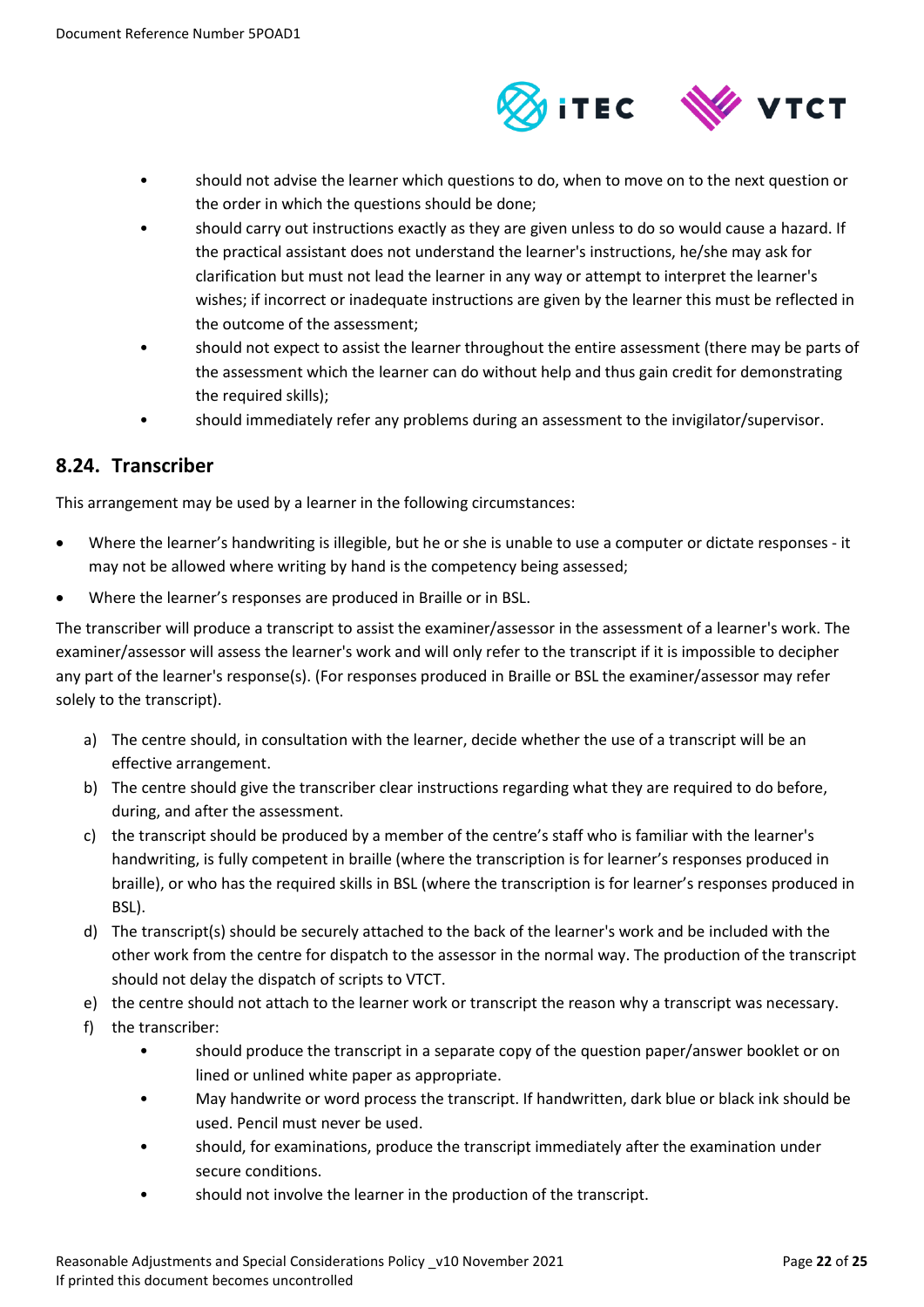

- should normally transcribe complete answers. In cases where only occasional words need to be transcribed, these may be written on a photocopy of the learner's script. On no account should the learner's original script be marked or annotated in any way.
- should normally be a word-for-word transcription, i.e. an exact copy of what the learner has written. The transcriber may not insert or omit words or alter their order. In English, Welsh or Irish or modern foreign language examinations any errors, including those of spelling, punctuation and grammar, must be transcribed as given by the learner and must not be corrected. In other qualifications, the transcriber may correct the spelling of non-technical words.
- should indicate any corrections to spelling on the verbatim transcript using a different colour ink, but not red, green or purple ink. Pencil must not be used for this purpose.
- should not transcribe diagrammatical material. Assessment of such material will be based on the learner's own work.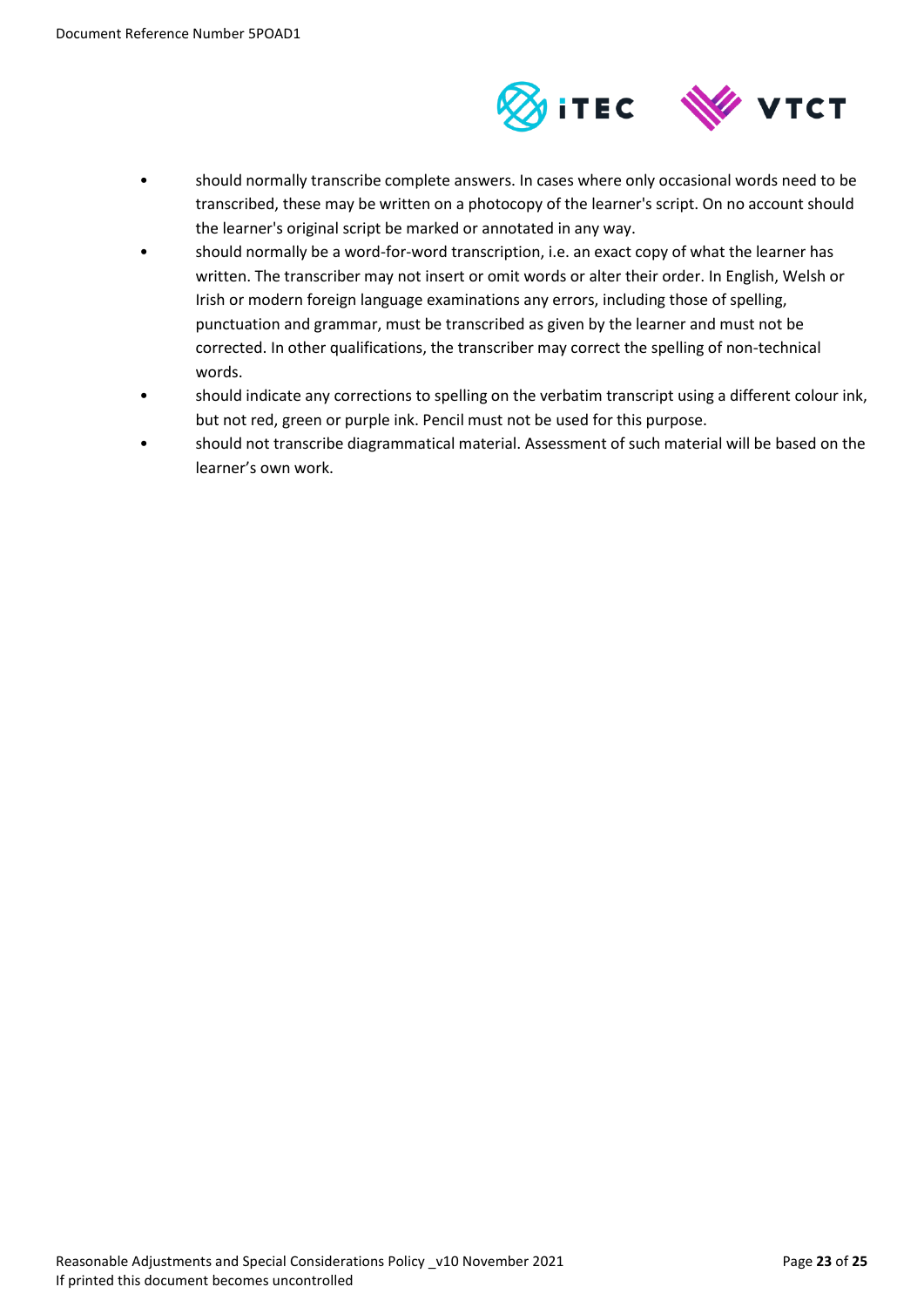Document Reference Number 5POAD1



#### Document amendment history page

| <b>Version</b> | <b>Document Owner</b> | <b>Issue Date</b> | <b>Changes</b>                                                                                                                                                                                                                                                                 | Role                                        |
|----------------|-----------------------|-------------------|--------------------------------------------------------------------------------------------------------------------------------------------------------------------------------------------------------------------------------------------------------------------------------|---------------------------------------------|
| v1             | Assessment<br>Manager | 01/01/2014        | First published                                                                                                                                                                                                                                                                |                                             |
| v <sub>2</sub> | Assessment<br>Manager | 03/06/2016        | Name changed from "VTCT<br>Reasonable Adjustments and Special<br><b>Consideration in VTCT Qualifications</b><br>2014". Updated to remove obsolete<br>references and duplication. Forms<br>removed from policy and links<br>inserted. Published prior to Skillsfirst<br>review. | <b>Quality and Processing</b><br>Supervisor |
| v <sub>3</sub> | Assessment<br>Manager | 13/04/2017        | Updated with new branding                                                                                                                                                                                                                                                      | <b>Quality and Processing</b><br>Supervisor |
| V <sub>4</sub> | Assessment<br>Manager | 13/06/2017        | Added appendix for revisions to this<br>document                                                                                                                                                                                                                               | <b>Quality and Processing</b><br>Supervisor |
| v <sub>5</sub> | Assessment<br>Manager | 29/09/2017        | Updated references to policies and<br>forms on the website                                                                                                                                                                                                                     |                                             |
| V <sub>6</sub> | Assessment<br>Manager | 13/02/2017        | Formatted and updated to new<br>branding                                                                                                                                                                                                                                       | <b>Product Designer</b><br>(Qualifications) |
| v7             | Assessment<br>Manager | 03/07/2019        | Formatted and updated to new<br>branding                                                                                                                                                                                                                                       | <b>Compliance Manager</b>                   |
| v8             | Head of<br>Assessment | 04/10/2021        | Minor amendments. Updated job<br>titles                                                                                                                                                                                                                                        | <b>Head of Assessment</b>                   |
| v9             | Head of<br>Assessment | 28/10/2021        | Minor amendment.                                                                                                                                                                                                                                                               | <b>Head of Assessment</b>                   |
| v10            | Head of<br>Assessment | 30/11/2021        | Link to electronic form                                                                                                                                                                                                                                                        | <b>Head of Assessment</b>                   |

#### Document Review

| Role                                          | <b>Review Status</b> |
|-----------------------------------------------|----------------------|
| <b>Quality and Processing</b><br>Supervisor   | Reviewed             |
| Assessment and<br><b>Awarding Coordinator</b> | Reviewed             |